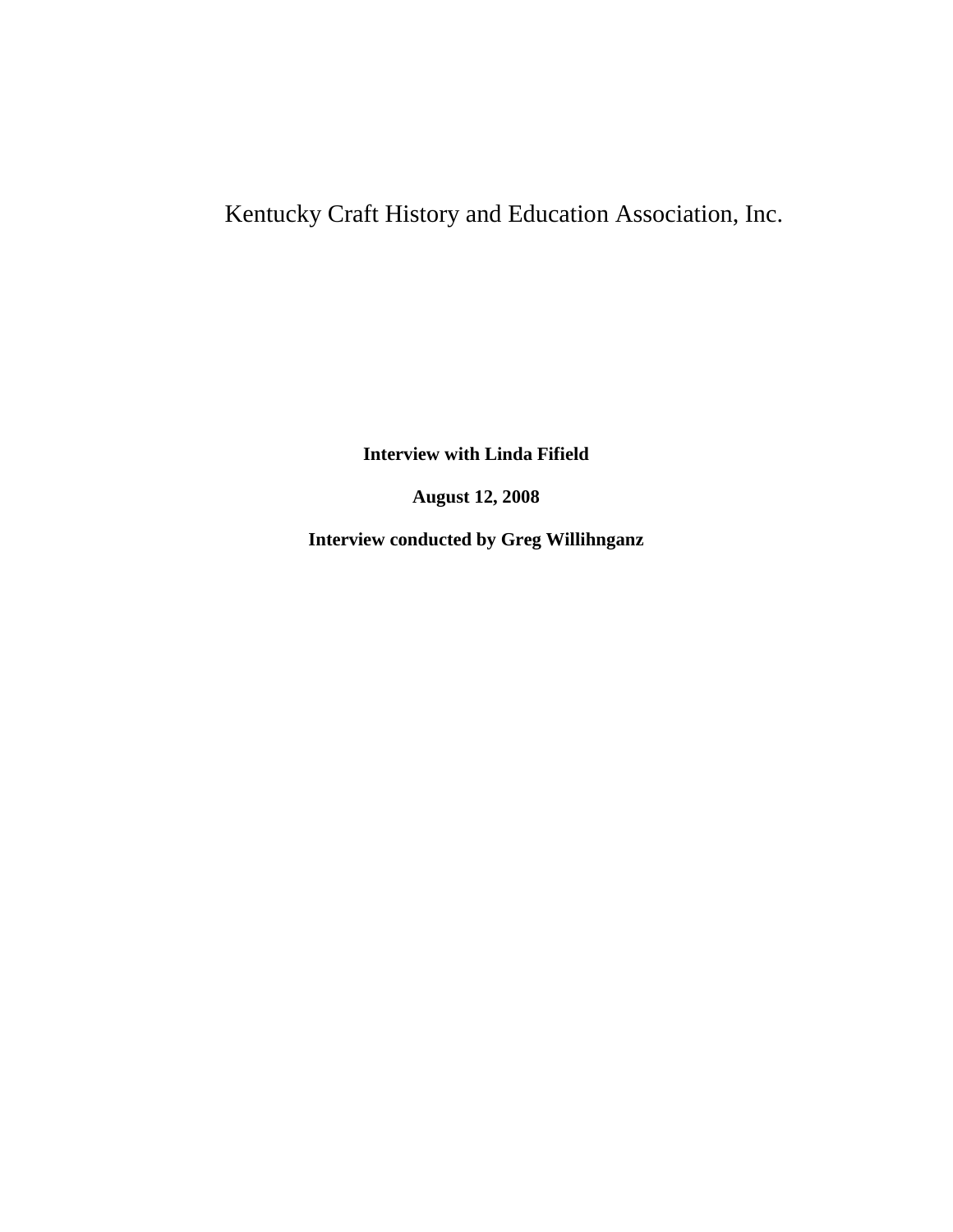WILLIHNGANZ: Okay. We are going to start here and my name is Greg Willihnganz and today I'm interviewing Linda Fifeld at her home here in, I don't even know where we are, are we in Berea or?

FIFIELD: We are in Jackson County.

WILLIHNGANZ: Jackson County, Kentucky and it is August 13, 2008 and this is being done for the Kentucky Craft History and Education Association. So Linda, I'm going to have to try and get used to this seat, not make noise. In a sentence can you describe for us the, the type of work that you do?

FIFIELD: Well my current focus is beaded vessels and I'm a wood turner. I turn wooden vessels, hull them out on a lathe and then I completely encase the skin; I encase the vessel with a beaded skin. So I guess I am a vessel maker.

WILLIHNGANZ: Wow. So you drill out the inside of the vessels?

FIFIELD: Well, there, there is special wood turning tools that are called hollowing tools so when the chunk of wood is solid on the lathe it is turning around and you're drilling a hole directly into the bottom and then slowly scraping out all of the insides of the wood until you have a hollow form.

WILLIHNGANZ: Okay and bluntly it's a lot of work to do all of that, why not just make heavier pieces?

FIFIELD: (Laughing). Um, I just couldn't do that (laughing).

WILLIHNGANZ: (Laughing).

FIFIELD: I think if you are going to do something, you should do it really well and I don't think I would get much respect from the wood turning community if I were not able to hollow out a vessel and do a good job for a thin walled vessel.

WILLIHNGANZ: Oh okay so that is part of the art for you? And it looks like you've done a lot of the wood work locally although your husband does a lot of wood work as well?

FIFIELD: Yeah, Jack does all of the large vessels for me, this is one that Jack turned on his lathe. I have a small lathe and I turn all the smaller vessels on my wooden lathe.

WILLIHNGANZ: Uh-huh.

FIFIELD: Sometimes we work together and Jack will turn the vessel that I will add bead work to and sometimes he adds wood work to my vessels, so maybe he will do a lid or base or something for one of my vessels. We collaborate a lot.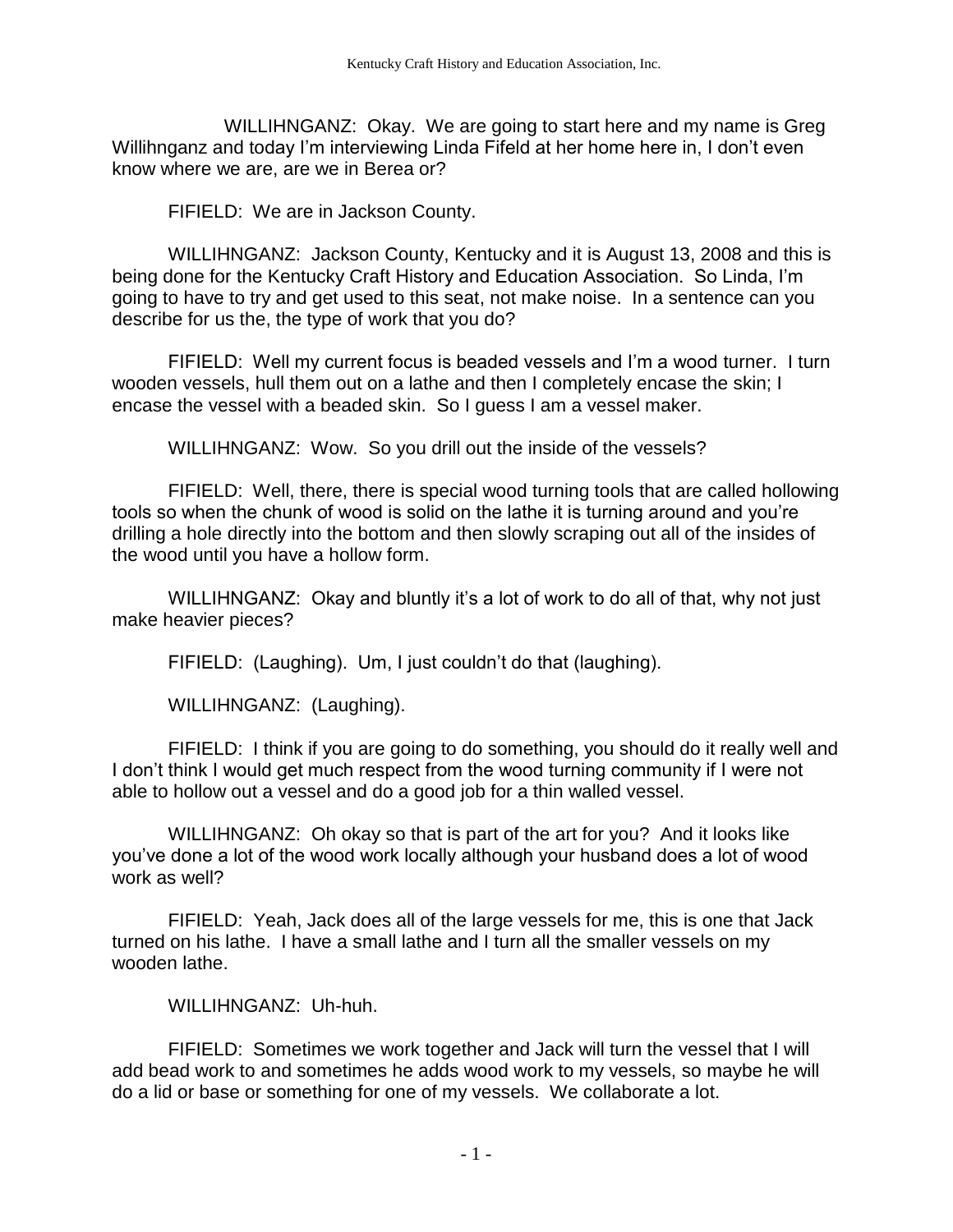WILLIHNGANZ: Maybe you can tell me a little bit about what you do and how you do it.

FIFIELD: Well, Jack likes to say that I've got the most low tech equipment in the world. Only one moving part and that's my needle (laughing). I work with a needle and nylon thread and I stitch together beads one at a time until I completely cover the vessel so I'm creating a network of beads. Actually an ancient knitting stitch that can be traced back to Mesopotamian. So it's thousands of years old and cultures have used this stitch, cultures all over the world have used this stitch. In fact National Geographic just a few years ago had an article on mummies and one of the photographs showed a mummy completely encased with this particular bead work. This particular stitch, so it has been used to cover mummies in Egyptian tombs.

WILLIHNGANZ: Let's try and do a little close up and maybe you can show me a little bit more about how this stitch works. (Pause) You work very quickly of course.

FIFIELD: Well I probably, I've worked up as fast of a speed that I'm ever going to reach in my lifetime. I have been doing this all my adult life.

WILLIHNGANZ: Now does it tie each piece individually?

FIFIELD: As I pick up one bead that is on my thread and then I stitch that to a bead in the row just below that links them together so when I pull the thread it falls into place. It, they are actually linked together but there are little knots.

WILLIHNGANZ: I see. So you use just basic, just one basic stitch is that right?

FIFIELD: Well I use a lot of different stitches but the one that I use most is certainly this stitch. When I first started out with bead work I started doing bead embroidery because I knew how to do embroidery. So I just applied the beads to the process I was already familiar with and then from there I learned to weave on the loom. So for years I did woven bead work and all that time I was kind of working on this stitch trying to figure it out because when I started this type of bead work, there were no, there were no books that I was familiar with. If they were, I didn't know where to get them. I was living in my home county of Knott County and I was looking at pictures of museums or museum pieces and looking at this stitch and trying to figure out how to do it so this has really evolved over a period of several years and it is what I do the most now. I do a lot of other stitches too.

WILLIHNGANZ: You grew up in Kentucky area?

FIFIELD: I did, uh-huh. Southeastern Kentucky. I was raised in Knott County. My mom is a quilter and continues to do her quilting. In fact she just made me a beautiful new baby quilt. I just picked it up last week. So yeah, I get back to Knott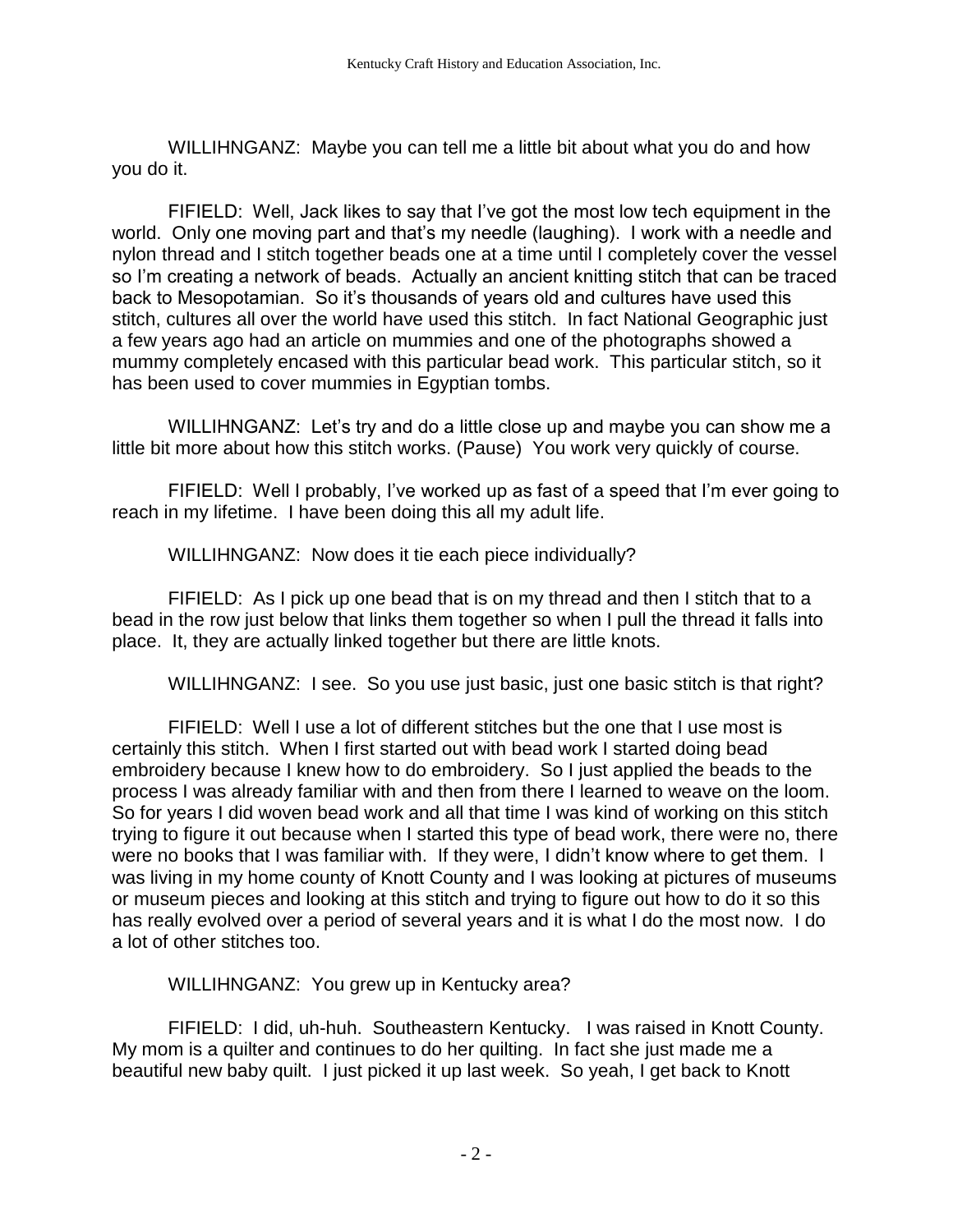County about once a week. It is where my heart is, my home. My childhood home is there and my mom and sister still live there.

WILLIHNGANZ: How far is that from here?

FIFIELD: It's about 100 miles.

WILLIHNGANZ: Okay, well that's not too bad. I came from Detroit, my parents, my parents are no longer with us but my brother and sister are both still up there. I try to get back once a year or so but it is much harder when they are 400 miles away.

FIFIELD: Oh I'm sure. We just had a big family reunion so, I worked really hard last week because we had approximately a hundred people. We hadn't had a big family reunion for about 12 years. So my sister and I decided to orchestrate a family reunion and spend a lot of my week last week cooking food, getting ready for the big gathering.

WILLIHNGANZ: So growing up you were exposed to a lot of craft work it sounds like.

FIFIELD: Yeah it was really a natural part of my childhood home because my mom did make a lot of our clothes. She was able to make rugs, she made curtains, she made beautiful quilts. She did embroidery, she did a lot of beautiful crochet lace and my grandmother also did all those fiber techniques that were common to them, to mountain tradition. So I was really around that all the time, fell in love with the process, fell in love with the working, making things of beauty with my hands. And now I've done that all my life as a professional craftsman from my early 20's.

WILLIHNGANZ: Wow. And as you were growing up you were obviously your family was very important to your development. Did you also have schooling in different craftwork?

FIFIELD: No, unfortunately I've never had an art class in my life, or maybe fortunately, I'm not sure, somehow I've managed. But no, that, that was not an option for me. I never had a class in art nor did I ever have anyone teach me a craft, I don't guess other than my grandmother. My granny taught me how to do embroidery and how to do crochet. And how to do some quilting so just from learning from my mom and grandmother.

WILLIHNGANZ: Wow, I'm just sort of curious as how you got into wood turning.

FIFIELD: This beaded stitch, when I saw this stitch and I knew that I wanted to do this, my, well I'll back up a little bit. My favorite thing in the world is baskets. So when I visited the Field Museum in Chicago in 1974 I saw Native American baskets for the first time. Fell in love with them. On that same day I saw bead work for the first time and those two things just came together for me and I decided that what I wanted to do was create an object of like real beauty and such intricate construction that it would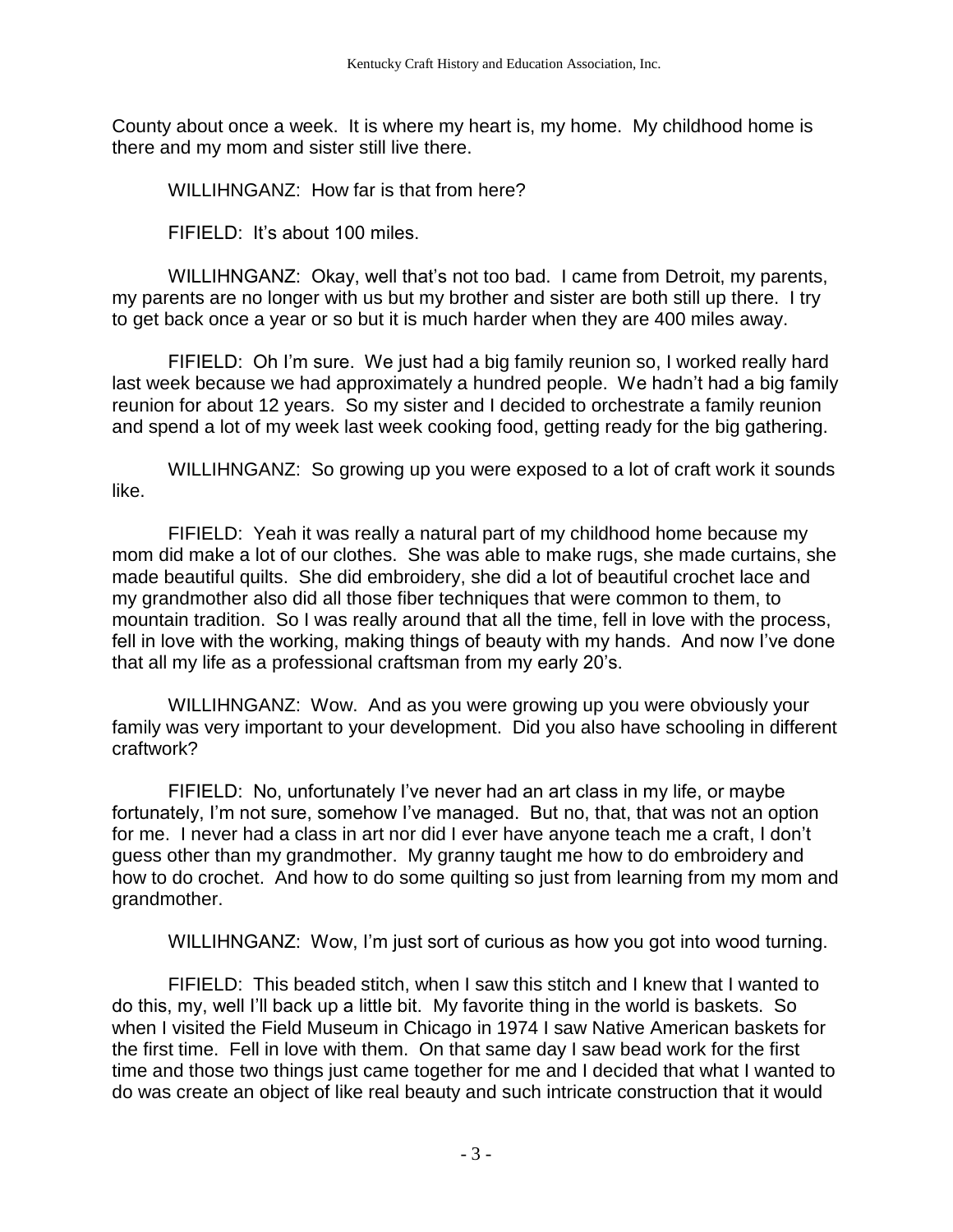be a fascinating object to someone else. Like those objects fascinated me. So I went home to Southeastern Kentucky and started trying to teach myself to do bead work. I started doing bead first over little bottles. The first thing I actually beaded around was an Excedrin bottle (laughing). And I'm sure that many Excedrin's and headaches later I finally figured out this stitch. And from there I had potter friends who would throw for me and make clay vessels and my friend Teresa Cole did some clay vessels for me so I was able to do the beadwork around the clay vessels. But I really never liked the fact that they were breakable because I put so much time and effort into the beaded network that covers them. I didn't want them to break so Jack, let me see, that must have been about 1994, Jack suggested that if we learned to turn wood, we could probably do our own vessels. So for our 20<sup>th</sup> wedding anniversary I bought him a lathe and (laughing) that was in November and in March for his birthday I signed him up for a workshop with Rude Osolnik. So Rude taught Jack to turn wood. And then Jack turned for about one year and kept saying you're going to love this if you would just give it a try I think. But I was too busy with the bead work. He could do the vessels for me; I was doing the bead work. And I remember it was Christmas day 1994 I went to the shop and Jack taught me to turn wood. I do love the process. But my heart is still in the bead work and it takes so much time to do the beading. I'll let Jack be the wood expert, I can turn vessels, I do turn my small vessels but I'm no where, the wood worker that Jack is.

WILLIHNGANZ: I see. What is it about bead work that attracts you?

FIFIELD: Hum. I love the texture. I love the colors. I'm pretty mesmerized by intricate work, it's very intricate. I like for things to fit together. They are like puzzle pieces. That's why I like that a lot. I've recently been doing genealogy and decided that is very much like puzzle pieces too. So I'm starting to really enjoy genealogy and I'm going to design a piece of beadwork based on genealogy.

WILLIHNGANZ: Wow, how will that work?

FIFIELD: (Laughing). I'm not exactly sure yet but there is just so many threads, I mean we are just such a tapestry of lives that come together that I think I'll be able to weave up something that will make a statement about genealogy.

WILLIHNGANZ: Well that's terrific. Interesting. You obviously do a lot of patterns. I'm looking at the pieces over here next to you and you obviously have a whole way of approaching your art. Can you tell me about these two pieces a little bit?

FIFIELD: Well the designs that I've used have really evolved. I started out most focused on how to master this stitch. How to learn to keep a really smooth surface. How to increase, how to decrease. How to do the things you need to do to cover three dimensional objects. So my first pieces were really simple. Started out by doing geometrics or abstract designs and with abstract designs I didn't have to be so concerned about the pattern. But then pretty soon I was challenged and I wanted to be able to do geometrics. So I got into a period of time where I did lots of geometric patterns and my most recent attempt has been to do landscapes and to do something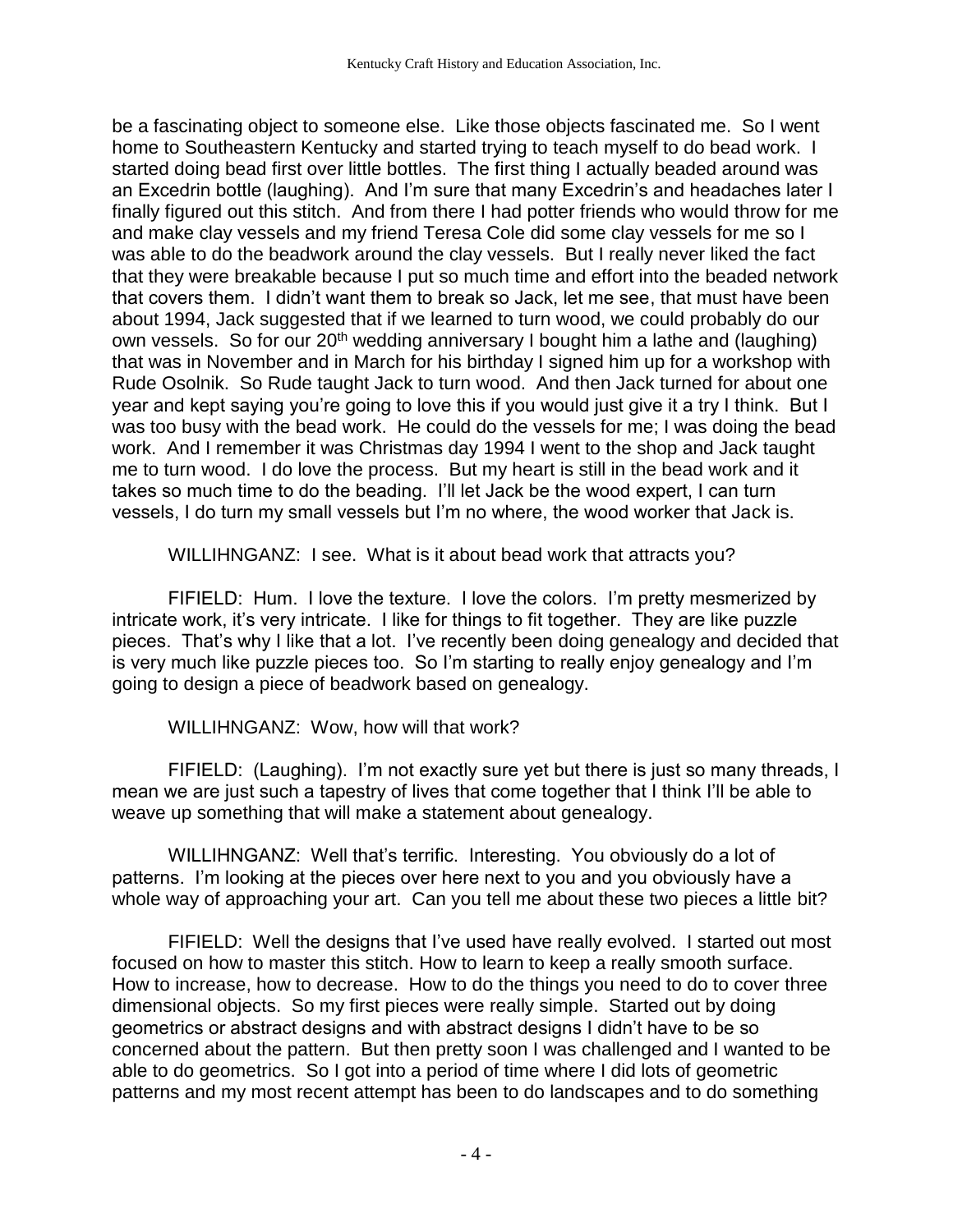that's a little bit more of a realistic image. I did several Kentucky wild flowers. And that took a really long time because you have to draw the pattern on graft paper and then you have to very carefully look back at your beaded pattern each time you bead.

WILLIHNGANZ: Wow, wow that must take a great deal of time to get it to look the way you want it to and then. How do you go from a graft paper which is a two dimensional medium into a three dimensional medium, don't you get distortions and problems?

FIFIELD: Not that I've not been able to work out so far. (Laughing)

WILLIHNGANZ: When you look at these, what you see is a lot of, a lot of light and a lot of color coming out. It's almost like the land in this particular piece is on fire. Is that part of what you had in mind?

FIFIELD: Well it was my autumn colors so this was an autumn landscape and the mountains and the hills are kind of on fire to me in the fall. I've worked on a series of beaded vessels titled "Earth and Fire". And I've actually done 99 in that series and I'm working on number 100. I really like the bright bold colors. If I'd have to choose my favorite color, I would never say red or orange, I would say green. But I really like how it works on the bead work; they just came out really strong. It makes a real nice visual, which I think….

WILLIHNGANZ: Uh-hum. Do you work from like photographs or do you just work from what your conception of what it should look like is?

FIFIELD: Just from my conception. These are new; these are ideals that I'm just able to draw out on the graft paper. Otherwise, I'm, I'm kind of just winging it. It goes one bead at a time and one can hardly get in a hurry.

WILLIHNGANZ: Now this piece here is, is pretty unique and interesting. Looking at the top of it in particular and wondering what you had in mind when you put that up there?

FIFIELD: Having done the "Earth and Fire" series, for several years I had a customer that sort of challenged me I guess. She wanted me to design the vessel that was "Earth, Water, Wind, and Fire" so I thought about that for a year or so and I thought now how can I represent the wind and that's where this design came from. The idea of the wind, just the movement, the clear beads have a silver lining that reflects the light and that seemed like a really good representation of air. So this became my "Earth, Water, Wind, and Fire" piece. So that's where this idea came from.

WILLIHNGANZ: And then the base there I noticed, that's just the wood, you left the wood showing as opposed to covering that in beads, am I right there?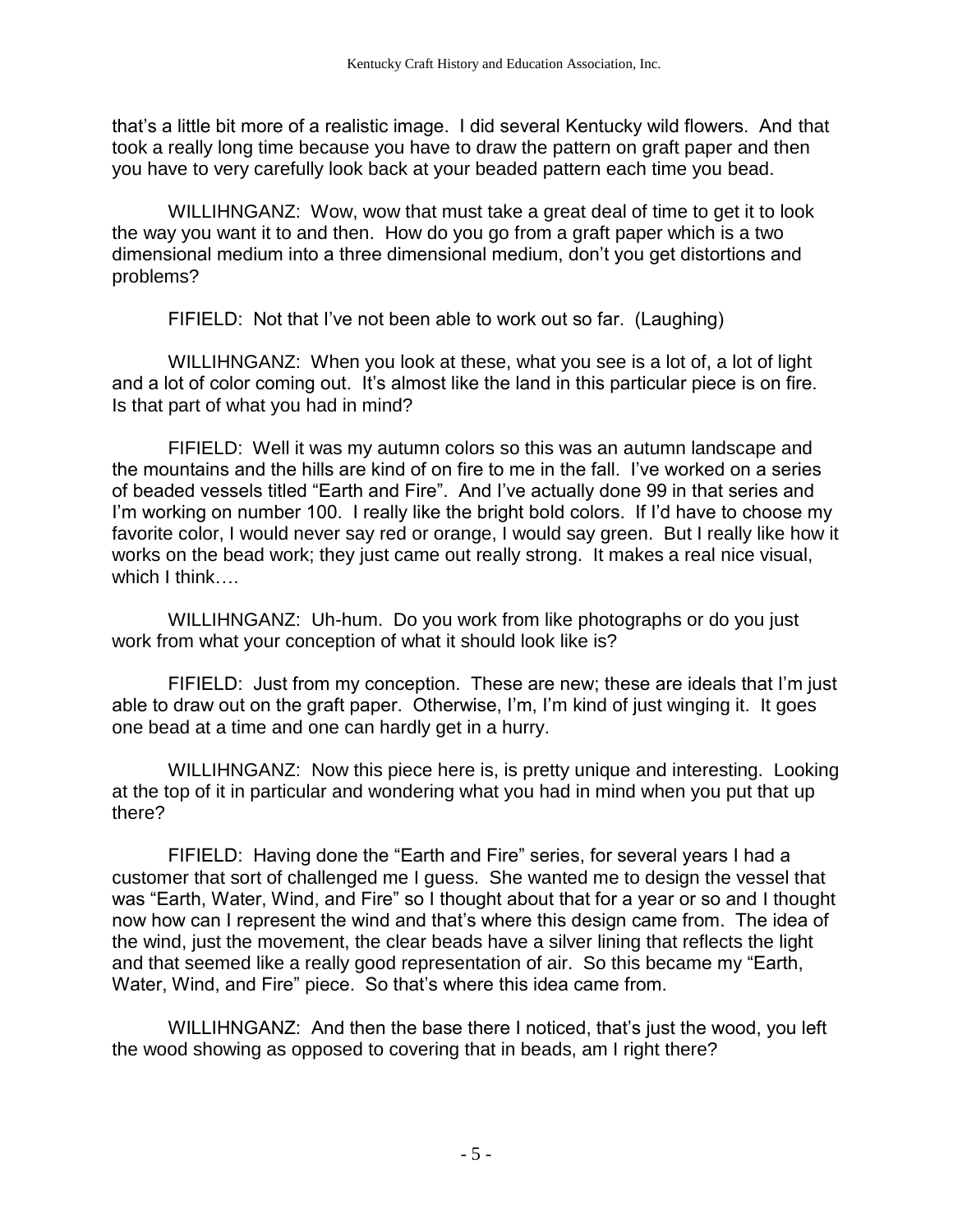FIFIELD: What we found with the big vessels was that they can be heavy and we wanted them to be as stable as possible. So we learned to put a magnet in the bottom of the vessel and then Jack puts a magnet in this wooden base and when the two link together you have a nice stable piece. And it's kind of fun too.

## WILLIHNGANZ: I see.

FIFIELD: So that was the motivation for that was just to provide stability and to keep these you know, make them last as long as you can. I've never had a piece break so it's not as though the vessel would likely break but I think it gives people more security if they have invested in a piece of art, they want to keep it as long as possible. Keep it safe.

WILLIHNGANZ: Maybe you could tell me about the two smaller pieces over the fireside?

FIFIELD: Well once again, kind of playing with fire with this one too. This one I entitled "Fire Ring". And it also, it has a really narrow little base. This is one that I turned. The magnet in the bottom of course connects to my stove also. But it, it does stand on it's own just fine but it is kind of top heavy and once again we just decided that if we added a magnet to the base and to the bottom of the vessel, that it provides a lot of stability for the piece. I like this one a lot. This is the first one that I started to put in stars so it's kind of my night sky. I think they have a nice reflective surface because there is a silver lining inside of the crystal bead. These are glass beads and they come from the Czech Republic. Have been coming into this Country since the late 1400's.

WILLIHNGANZ: Wow. When you looked at this particular piece, tell me about the, the evolution of the idea here, how did you come up with this cone shape that sort of goes into flowers or?

FIFIELD: Well I think there is a real gracefulness to a slender footed vessel. So we liked, both Jack and I like to make vessels have a grace about them. The colors represent the colors of the earth to me. A lot of my vessels are based on the idea of using the colors of the earth. The forest floor is represented by my brown beads. The forest is represented by my green beads and the sky is represented by my blue beads. So that is my earth vessel. And I've done hundreds of earth vessels now. Each one has been very different from the one before but related because of these colors. This was one that was a challenge. I like to set up little personal challenges for myself. A lot of my growth as a craftsman has been through challenging myself to grow. I wanted to see if I could bead this vessel up to the shoulder and then turn into a three dimensional standing kind of realm of fire around the edge. And I was able to do that and to continue on after I created this realm of fire colored beads. To continue on and into a kind of a night sky where I used sparkly beads to represent the stars. And then I just decided to finish it off with a flourish and it seemed like a nice swirl of wind.

WILLIHNGANZ: What are the flames actually made of?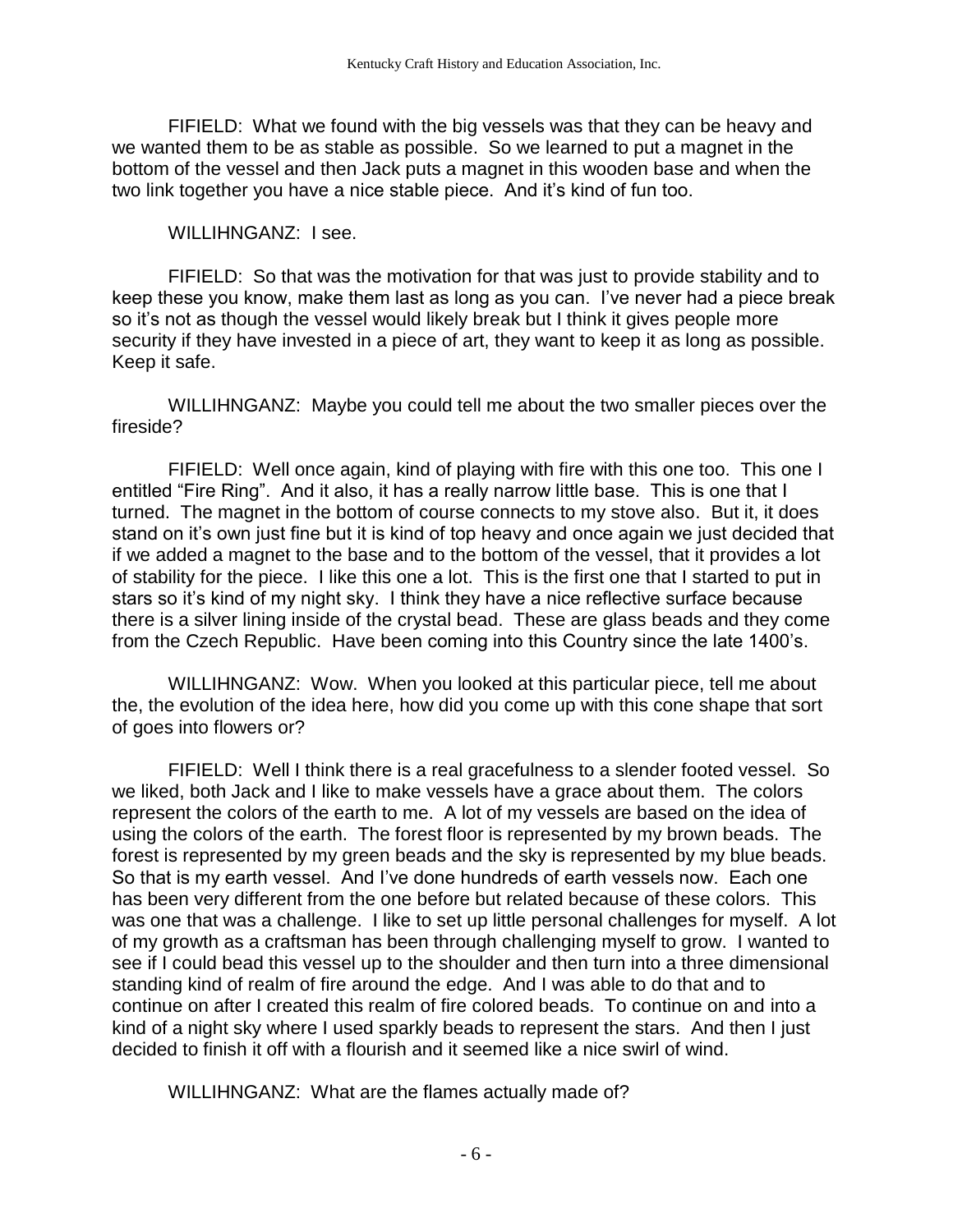FIFIELD: The flames are made of glass beads and nylon thread just like the rest of the vessel. I used the exact same stitch so it's just a continuation of this very same technique. But I'm adding additional beads so as I stitch in beads I add them together which kind of makes them ripple and create more of a, more movement than the glass surface but it's the very same stitch, the same technique.

WILLIHNGANZ: Interesting. That's terrific. Now you've had a lot of years to work on all of this. Was it a source of income for you early on?

FIFIELD: It's, well I should say it's always been. This started out as a way to make gifts for my family. All of our Christmas gifts were hand made from me and Jack to our kids, to our brother's, sisters and all of that. So it started out as a way to make gifts and then pretty soon I'm pretty fascinated by it and enjoy doing it so much, I'm deciding maybe I could sell these. People were starting to ask to buy pieces. I would make for Jack and people he worked with would see the pieces and ask about them. So the first place I started to sell work, it's kind of an interesting little story because I was in a shop in Whitesburg called the "Cozy Corner". Josephine and Bill Richardson received the Governor's Award in the Arts in 2003 and that was the first place I ever sold work was in Josephine's shop at the Cozy Corner. I created the award that year for the Governor's Award in the Arts, it was really coming full circle to me to be able to make this for a person who, yeah who had become my friend.

WILLIHNGANZ: Oh wow, how terrific for you.

FIFIELD: And who had the place where I first sold work. And then from there it kind of just grows. One thing leads to another. We moved here. We moved from Knott County to Jackson County and started hearing about the Kentucky Guild. Joined the Kentucky Guild, I think it was 1979 that I joined the Kentucky Guild and started doing local shows. So I did the outdoor shows, I would do for a few years and get rained on every year and swear off (laughing). And then forget and go back a couple of years later. But the Kentucky Guild really gave me a place to get started. It was really a spring board to a more growing environment. I went from the Kentucky Guild onto Regional Shows. Joined the Ohio Craftsman and starting doing Ohio Craftsman Shows. Joined Southern Highland Craft Guild, starting doing shows in Asheville, North Carolina. Joined the Piedmont Craft Guild and did the shows in Winston-Salem and then after that then started going on to more of the national show level. Started doing shows with the American Craft Council, Atlanta, Minneapolis, Charlotte.

WILLIHNGANZ: Wow. Have you done the St. James Art Fair?

FIFIELD: No, I've never done the St. James show. It is really big. I've visited it one time.

WILLIHNGANZ: Huge.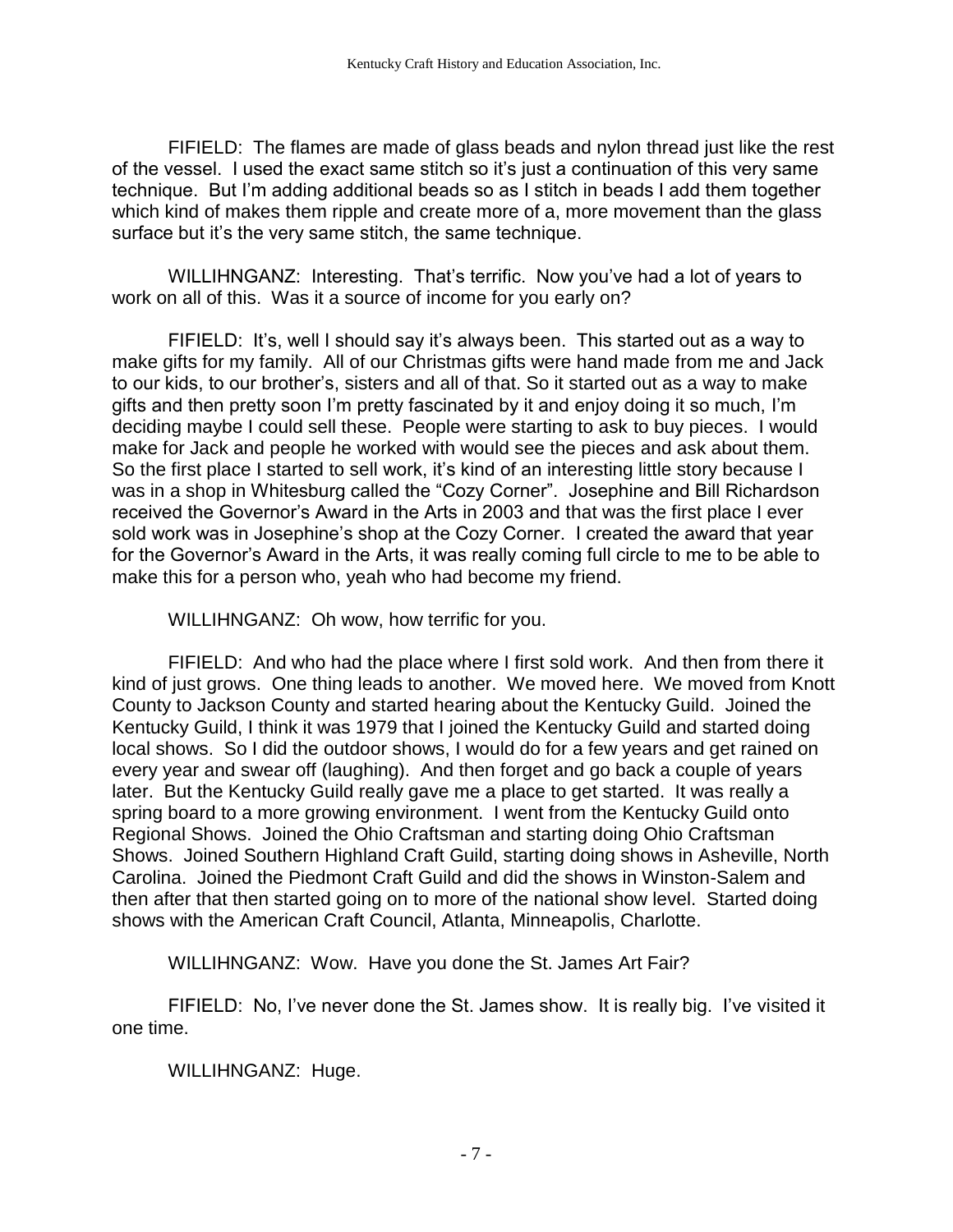FIFIELD: And I just couldn't imagine being there and setting up my booth and having so many people. I enjoyed it as a visitor but I didn't think I would enjoy it as an exhibitor. And, and I decided it is really tough packing up all these things that you've worked so hard to create. You feel like a gypsy you are on the road and you're dealing with the elements, you never know mother earth is going to send you some rain. And also that makes it a real challenge. I decided to only do indoor shows.

WILLIHNGANZ: Wow.

FIFIELD: So I've only done indoor shows for a very long time.

WILLIHNGANZ: Uh-huh, okay. As you've joined each of the guilds have you gotten involved in the guild activities? The classes that they conduct on certain things?

FIFIELD: I participated in a number of classes through the Kentucky Craft Market. Different classes that were provided for learning to run a craft business. For learning how do to photography. Just a variety of different skills that they are able to help craftsman to develop.

WILLIHNGANZ: Now does photography play a part in your bead work?

FIFIELD: Very much. Without really good photography you don't get into the good shows. It is a very competitive market, to get into the shows. There is a limited amount of spaces available. In 1994 I first heard about the Smithsonian Craft Show and as soon as I read about that I knew that I wanted to do that show. So that is a very competitive show. There are only 100 spaces and they maybe get 1,500 applicants who they are trying to fit into 100 spaces. If you don't have really great photos you don't have any chance at all. The jury process happens so fast. They flash your image up there for just a few seconds. You got to really grab them. So we learned, we had a professional photographer photograph our work for several years and he moved away. So he moved to Colorado but before he moved, he taught us how to do photography. So Jack has been photographing our work now for more than a decade.

WILLIHNGANZ: Wow. And does Jack take his work to a lot of these shows?

FIFIELD: He does, yeah. When Jack started wood turning in 94 he really fell in love with the process and he found his true calling as a craftsman. So I was really happy that in doing something nice for him, to give him, it really gave him something that has lasted, will last a lifetime I'm sure. But yeah Jack started doing shows in 1995 I guess, 96 and has done a lot of national shows and been in a lot of wonderful exhibitions. He is a really accomplished turner.

WILLIHNGANZ: Have you been overseas much? Have you traveled much? Has that affected your perspective and your art and how you do things?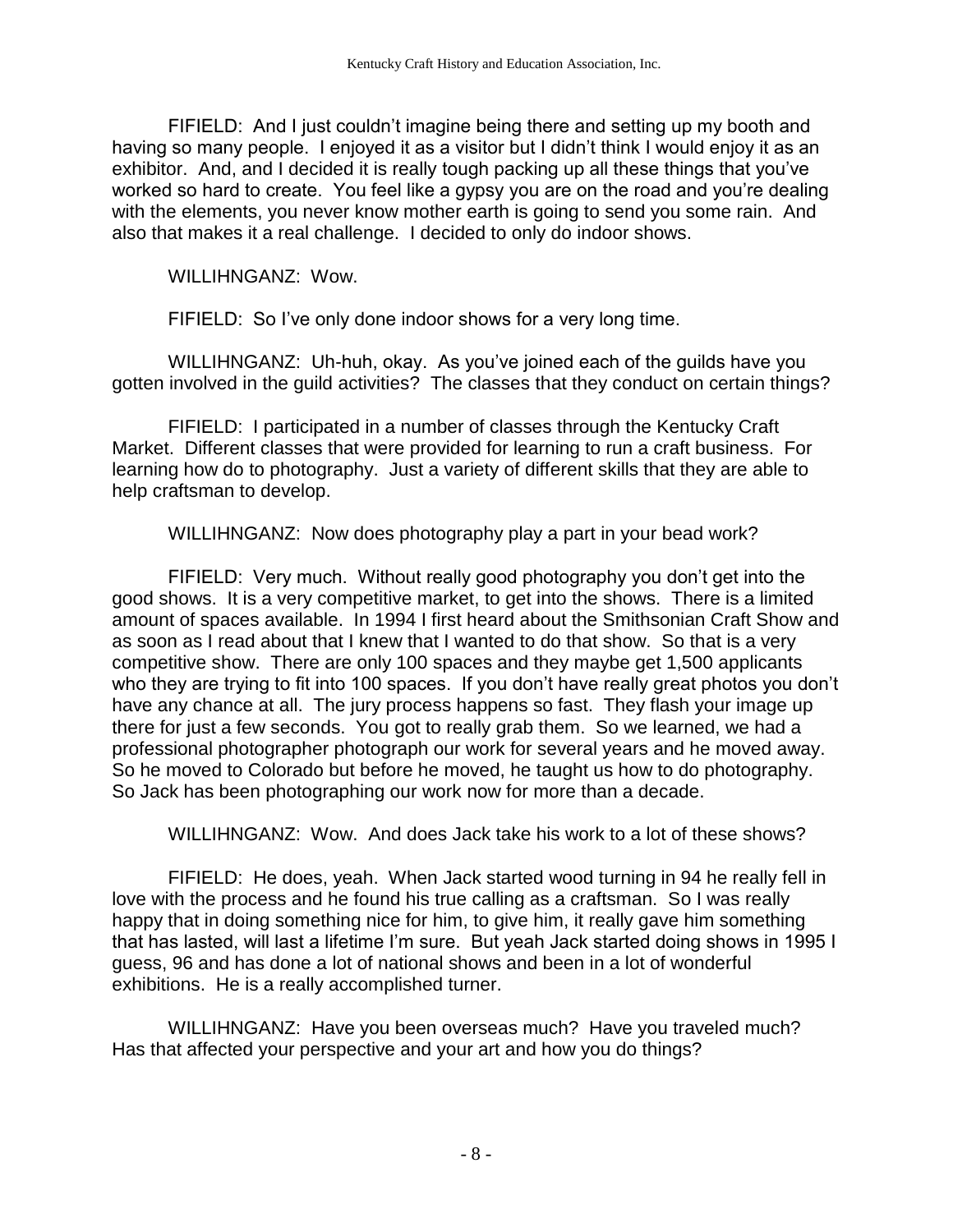FIFIELD: No, I have not traveled a lot. I did get the opportunity to go to Europe this spring for the first time and it was truly an awesome experience. Loved every minute of it. But I can't say it influenced my art. It may have influenced my heart (laughing).

WILLIHNGANZ: What would you say has influenced you in the development in your vision of what you do here?

FIFIELD: Well certainly the inspiration from Native American baskets. I am fascinated by Native American baskets. That anyone would take so much pains and efforts to make an exquisite object really appeals to me. The idea of focusing and becoming very good at something. So certainly Native American work has been an influence and then my natural environment. I love nature. I love being in the country. I've lived a very fortunate and wonderful life so I just like to reflect on the beauty that I'm surrounded by.

WILLIHNGANZ: Have you traveled a lot out to the Southwest and looked at all of the different areas in terms of Native American Culture?

FIFIELD: I've seen some Native American work, yes. I mean a few trips to Santa Fe and the Southwest several times.

WILLIHNGANZ: I just came basically back from Seattle where I have life long friends from high school who are out there, a couple. And they are very much involved with the whole Indian Culture and they have quite a collection. In fact I did about an hour with them documenting their collection and we never quite got to their baskets. But we focused first on the pots. She has a very extensive collection; several hundred pots there of different kinds and the designs are just spectacular. Plus masks, they are very interested in the large masks and all the symbolism behind those and the what knots. It's pretty amazing to look at all that. The culture that's there, that we've been able to preserve, thank God. Okay, so these are, your creations are really pretty much strictly art pieces, they aren't, they really don't have a functional aspect.

FIFIELD: Oh they have a major function.

WILLIHNGANZ: Okay sorry. (Laughing).

FIFIELD: Because I'm often asked that at shows and after a number of years that I realized, oh they have a very strong function. The function of beauty, and that's, that's a really important function (laughing). So I consider that a major function.

WILLIHNGANZ: Just elevating the beauty in the world and in people's lives is just function.

FIFIELD: Because we ask for an award (laughing).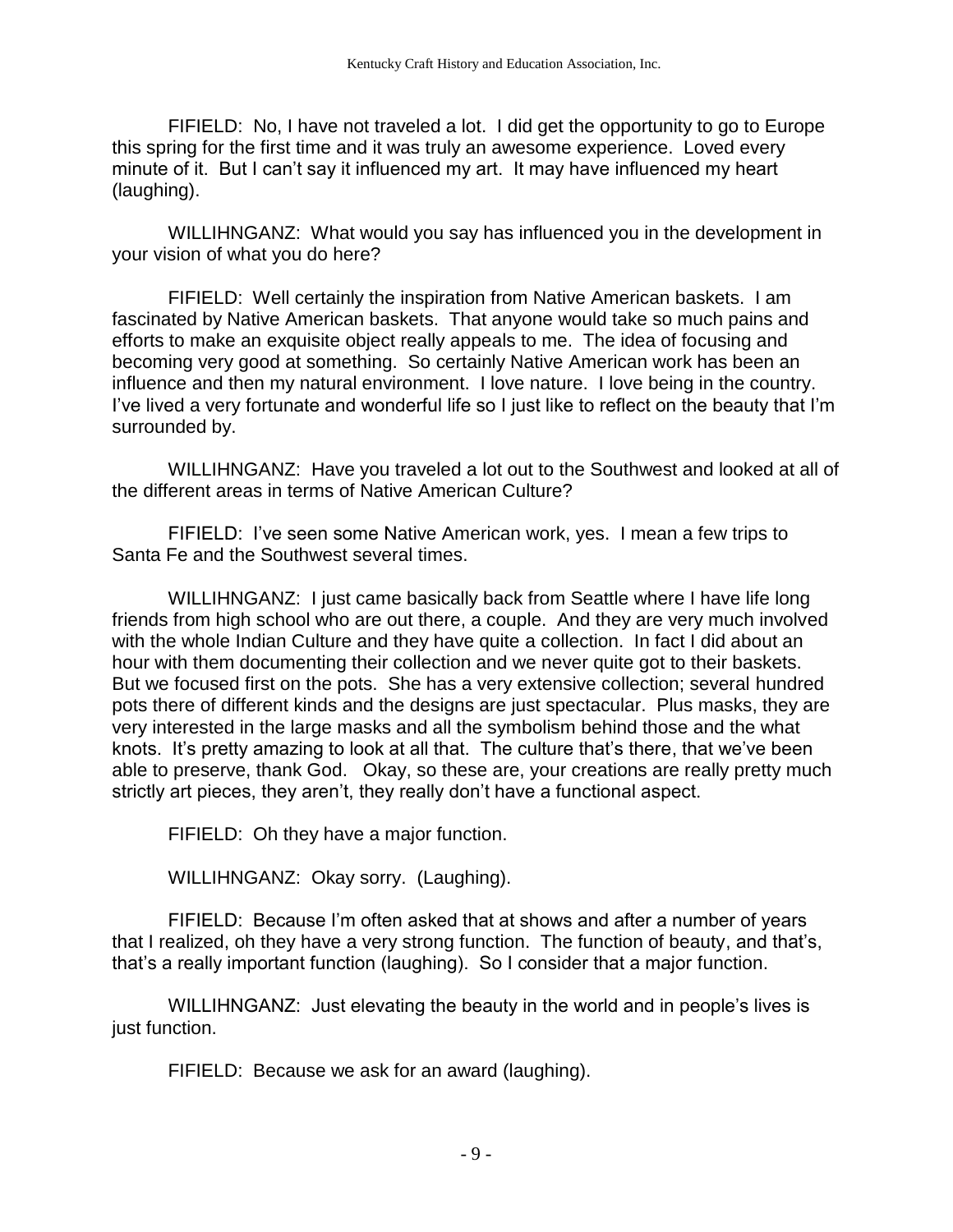WILLIHNGANZ: Well it does make life worth living, (laughing) that would be true. And a lot of what I'm doing right now in these interviews is going to artists homes and studios, trying to look at the, what environment they create. And I'm always impressed by the number of things that I see that reflect other artists that aren't in their medium. But they appreciate original works in oil or sculpture or things they would never do themselves. But, but there is a diversity of different media which is always impressive and it gives you a sense there is a higher esthetic that you can live at if you're wise enough to do it. And my wife and I are slowly making the transition (laughing).

FIFIELD: Good for you.

WILLIHNGANZ: From, from Sam's store art to real art and trying to support artists along the way as we go. But, but it takes awhile to really know what you're looking at and have a sense of what's good and what isn't. And we aren't crafts people ourselves; I've done a little bit of wood working but nothing that could be entered into anybody's show. But we appreciate it.

FIFIELD: Well that's good and I think it is important to support the arts and we all do it in different ways maybe. I make a lot of art but I also like to buy a lot of art. Starting out early shows we did a lot of trading and so we have a home that is filled with lots of pots from lots of potter friends (laughing) and occasionally still do trade but it's pretty rare. But yeah we also try to support our friends who are making beautiful objects.

WILLIHNGANZ: Well some of it is just amazing. I was just at Lila Bellando's, I don't know if you have been to their house. Well she has of course a spectacular set of baskets.

FIFIELD: She does?

WILLIHNGANZ: I mean they are just terrific and what is shocking to me, she explained about, this one was twelve dollars and this was eight dollars and it's just – you look at how many hours and how much the creativity went into making some of these. It is just amazing.

FIFIELD: Let's not talk about the money (laughing).

WILLIHNGANZ: (Laughing) It should be more I know, it's true. Okay some other things that I'm supposed to ask you here. Is your work more about materials then techniques? Does your work reflect another job and response to the material?

FIFIELD: My work is more about technique. I really like technique. I really like things that are intricate, things that are well done; I like things that are challenging. I love these beads but I'm sure I could be happy working with another material. So for me, it's much more about the technique than the material.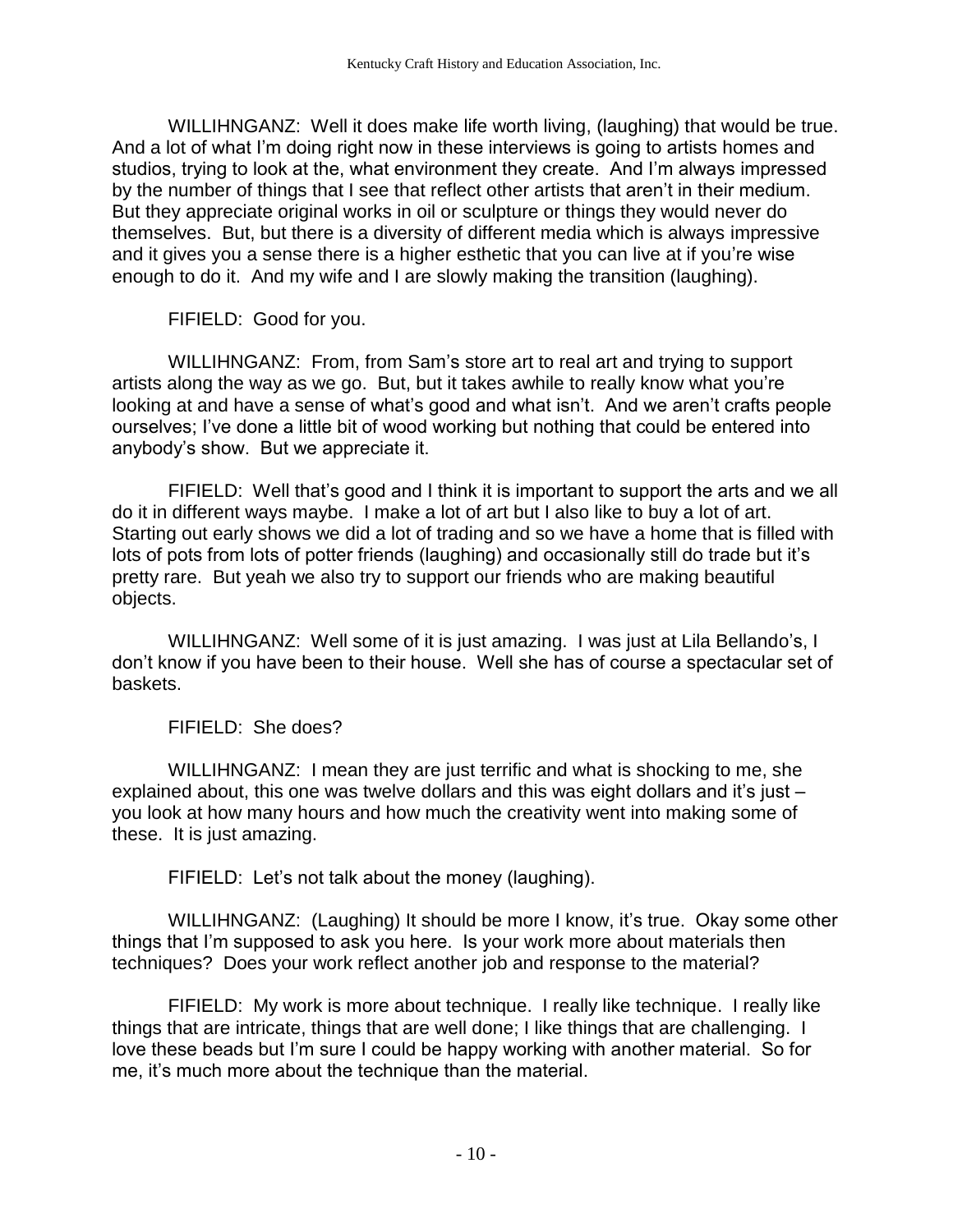WILLIHNGANZ: You know and I look at the bead work, it just seems to me like it would take so long to do this, it would be hard to stay creative. I would think you would get bored with the process.

FIFIELD: No. Quite the opposite. What I find really difficult is that the day only lasts 24 hours (laughing). I never can catch up with the ideas I have, I'm sure that I will never live long enough to catch up with the many design ideas that I've had. It comes pretty freely; sometimes I wonder where does breath come from. Well inspiration is kind of the same, I don't know where it comes from but it flows in real naturally. So I have a hard time keeping up.

WILLIHNGANZ: Do you have a hard time selling your work and giving it to someone else?

FIFIELD: No. No I certainly produce a lot of pieces. I would be overwhelmed if they were all in my home (laughing). And it does supplement our families' income just as my mother supplemented her families' income with her quilt making or with her seamstress work. So it has always been a tradition in our family to supplement income.

WILLIHNGANZ: So your bead work really isn't your primary source of income. Do you; are you teaching or doing other things?

FIFIELD: Well I have taught a number of times and it does all come together into one big family collection pool. But my husband is a dentist by profession so he provides a stable financial base for us.

WILLIHNGANZ: I see. And you do this too, basically to increase that and find expression.

FIFIELD: Yeah.

WILLIHNGANZ: Uh-huh. Okay. And in your craft do you strictly use, just, just the, the tools there. You said the needle is your primary tool.

FIFIELD: Yep, the only moving part.

WILLIHNGANZ: I mean I assume at some point you have to somehow nail or glue one end of this to this and to secure it. How does that work?

FIFIELD: Well let me show you a piece in progress. I do attach my first roll of beads to a piece of leather so that provides a beginning, a place to begin.

WILLIHNGANZ: So the leather is part of the work?

FIFIELD: Yeah, it provides a foundation to stitch my first roll of beads to. Sometimes I add, we are working on a new design now that I have eliminated the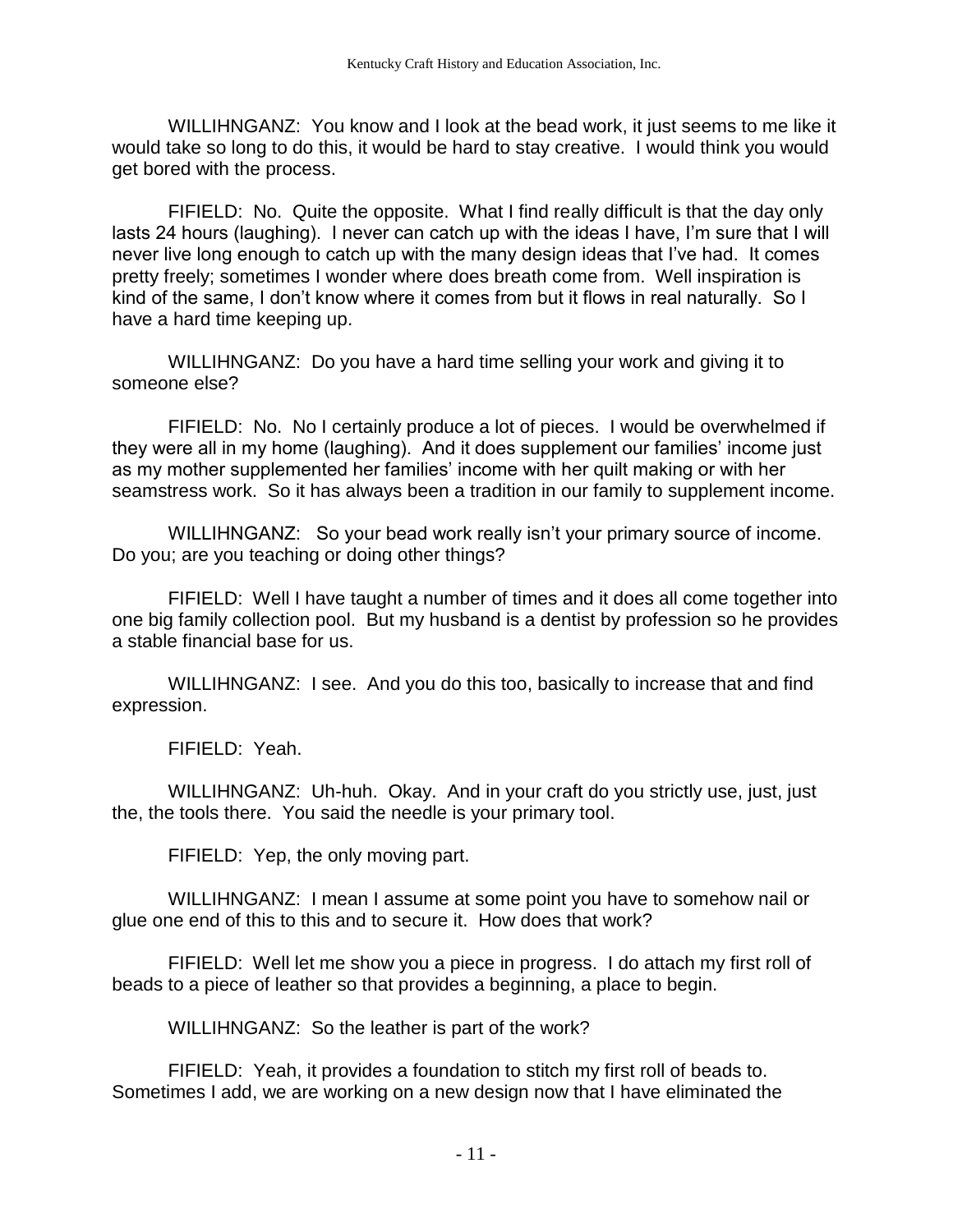leather and I simply do a circle of beads. So it is just nylon thread and a circle of beads and then with my needle I continue to build bead upon bead. And it hugs the vessel so it's like a skin that, that is created over the surface of the vessel. So it hugs it, I like to say it fits like a glove. So there is no need to glue it. It's really a custom fit. One bead at a time I'm creating this structure that will perfectly cover this vessel. So it just floats over the surface. There is no glue necessary.

WILLIHNGANZ: What kind of thread are you using?

FIFIELD: For about 15 years I was a leather smith. I worked with leather and did my glass bead work onto leather. That's when I was doing the bead embroidery. So I have many pounds of nylon tread that I used on my industrial sewing machines. So I use that tread for my bead work.

WILLIHNGANZ: I assume it has a very long life in terms of biodegradable.

FIFIELD: Nylon's known for that, yeah. And it is very strong so those two things are very important.

WILLIHNGANZ: Okay. And then do you use anything else in terms of shaping things or you know some of the artists I've talked to actually do their design work on a computer. And then put it into whatever, embroidery or, or weaving or whatever they are making. Do you do any sort of that thing?

FIFIELD: No, real low tech (laughing).

WILLIHNGANZ: Low tech (laughing).

FIFIELD: When I started out. Lets see it was 1975, 74 I visited Field Museum in 74 and fell in love with this idea of making beaded objects. So I came back home to Southeastern Kentucky. I was not aware of any bead books. I was not aware of any bead pattern paper. Later, years later, 10 years later I learned that there was graft paper just for bead work. But before that I was actually trying to create a grid drawing these beads. And this particular weave is a twill weave or a diagonal weave. So the beads run at a diagonal. It's not simply graft paper that is at a right angle to each other. So I was trying to draw graft paper and design my own graft paper that I was trying to draw on. And when I would color in a design I would use color pencils to color that design on paper. But if I didn't like those colors or I made a mistake, there was no backing up. I either had to totally, you know, start over and, and try a new design. But no I am very low tech. But I did later on learn there was a beautiful bead book that came out called "Contemporary Bead Work". It came out, I think that was in 1980. No, it wouldn't have been 80, 1990. I think in 1990 was a major contemporary bead book that came out. Alice Scherer and Kathleen Moss did that book. And when I got that book I was just blown away. I was amazed that there are people all over the country who were doing bead work. I mean I was isolated; I was alone doing this bead work. I really had no idea there were other people out there and they were creating incredible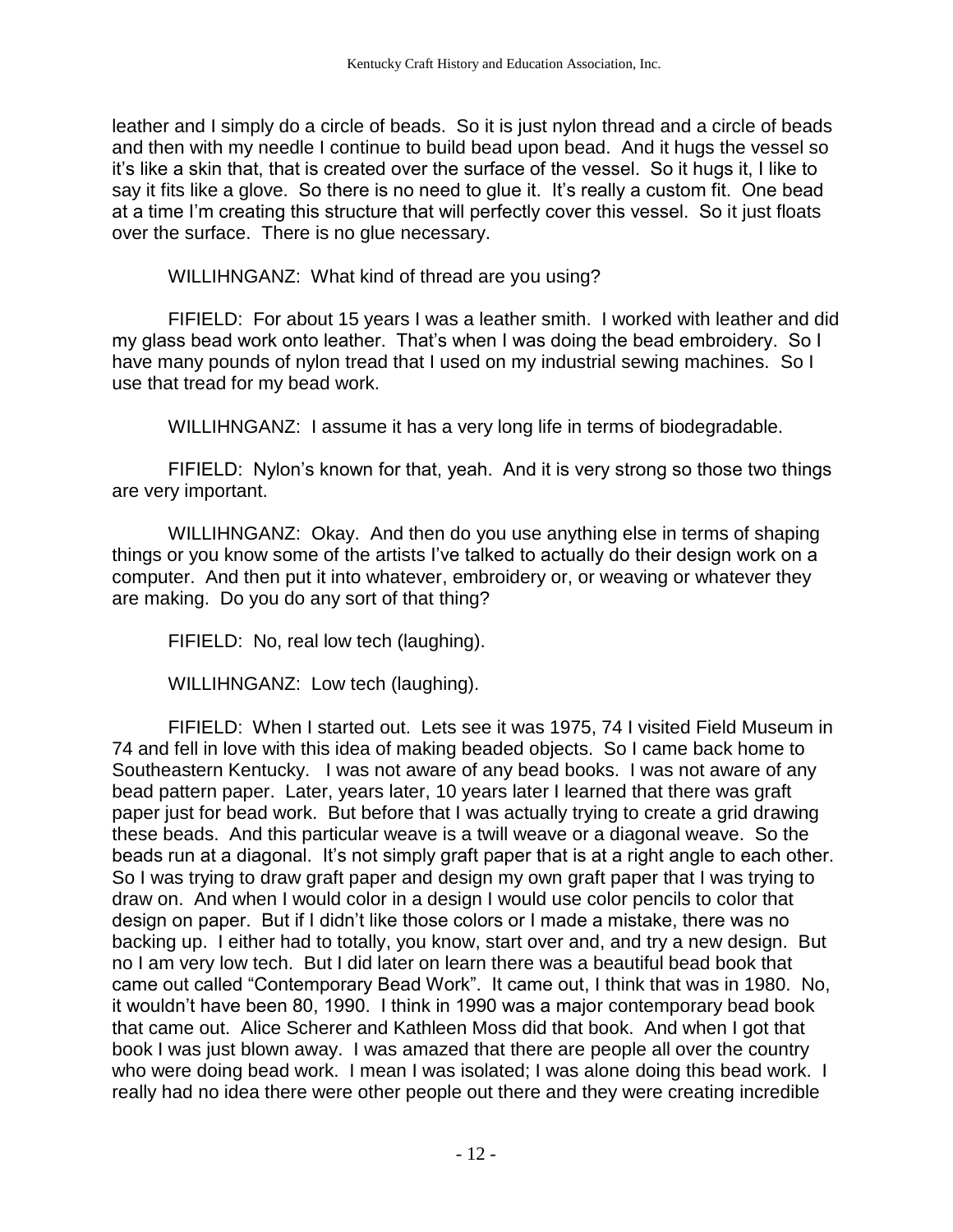objects. So that book really opened my eyes to the ideal that there is a big national movement of glass bead work and from that I started exploring further and getting into expeditions and learning about different bead shows. Alice Scherer came to visit me at my house and spent the night. We kind of became friends. Kathleen Moss, the coauthor of the book wrote an article on my work. So even though I was not in their book (laughing) later I got a chance to meet those two gals and become friends with them.

WILLIHNGANZ: Wow. That's terrific. Now the beads that you use are all glass beads?

FIFIELD: They are glass beads, yeah. Made in Czechoslovakia. Now the Czech Republic I guess. But they come from the Czech Republic and have been made for hundreds and hundreds of years there.

WILLIHNGANZ: Do you work in any other types of beads?

FIFIELD: I like to work with gem stones so sometimes I combine fresh water pearls or turquoise or tigers eye. A variety of semi-precious stones with the glass beads.

WILLIHNGANZ: So they have been made into sort of bead shapes or how does that work?

FIFIELD: They have a whole drilled in them so I'm able to string them and use them as beads. But often when they are irregular shapes or chips it just provides additional texture and surface for the beads.

WILLIHNGANZ: Uh-huh. Do you use any other articles? Do you use like wood chips or cork or?

FIFIELD: Nope. Only the glass beads and the semi-precious stones or the pearls, fresh water pearls.

WILLIHNGANZ: Recent.

FIFIELD: Oh wait, I should say that I used some snake bones once.

WILLIHNGANZ: Really?

FIFIELD: Yes I did a beaded vessel, a top of a vessel and used the vertebra of a snake. Jack was walking in the woods and found this snake skeleton on the ground just perfectly laid out.

WILLIHNGANZ: Wow.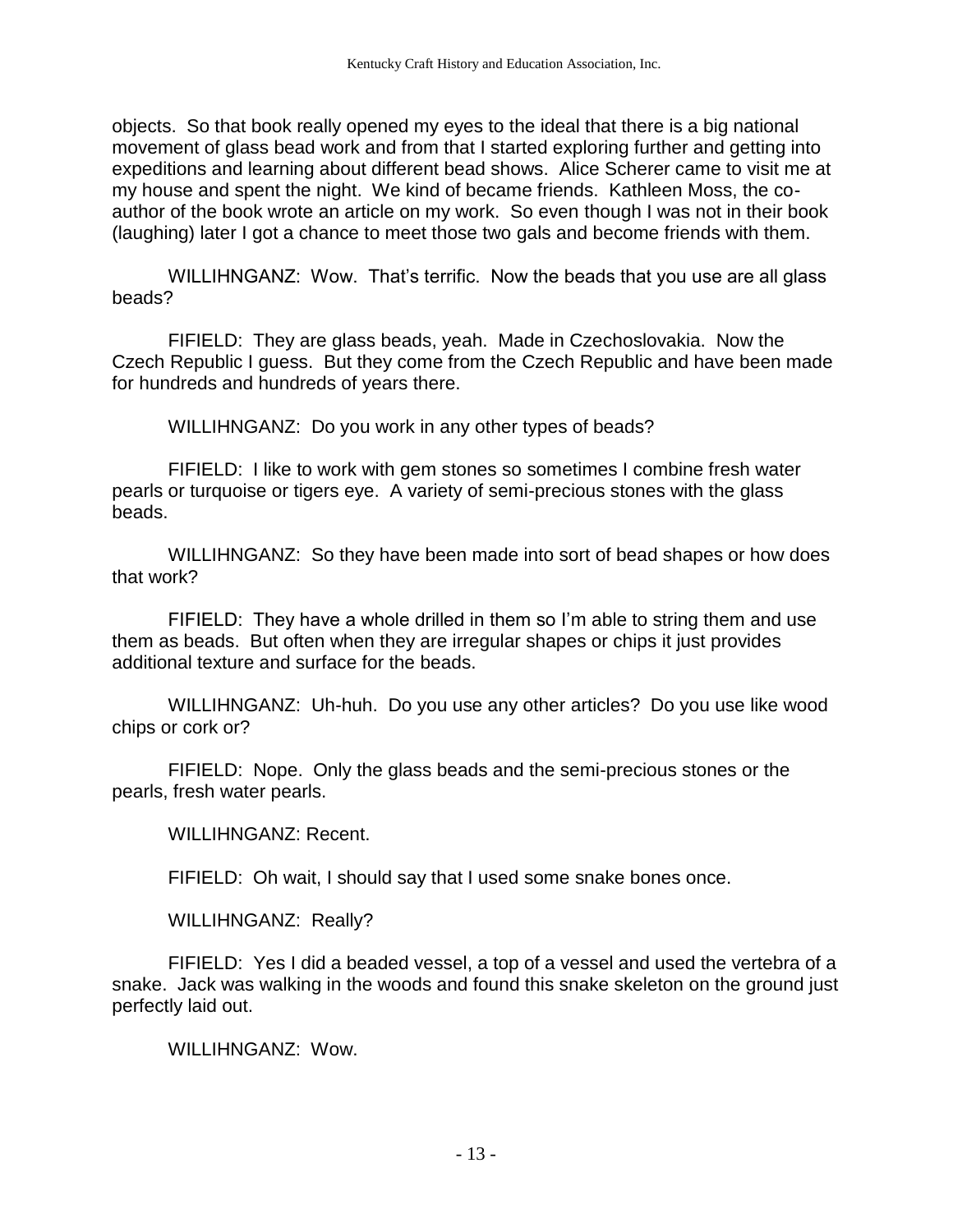FIFIELD: It just disappeared and left its bones behind. So he brought those bones home to me and I used those and worked those into a piece of bead work.

WILLIHNGANZ: Wow, that's terrific (laughing).

FIFIELD: Thanks (laughing). I'm really dry I think I need to get a drink of water.

WILLIHNGANZ: Oh sure, I'm just going to shut down here for one second.

## PAUSE IN TAPE

WILLIHNGANZ: Okay maybe you can go ahead and tell us a little bit about these pieces and I'll do some shooting here.

FIFIELD: With these pieces I'm working with the Czech glass beads but I'm working in gem stones, or fresh water pearls and it adds a nice texture. More of a 3-D affect. Each one that I've done so far has been an abstract which just gives me a chance to really experiment with these different materials and working them in together. This one I did some little floating patterns. I did a little design using fresh waters pearls. They are approximately the same size as my Czech glass beads. These beads are a size 10 bead; they are the smaller beads that I use. And with this one I used some amethysts, I used some fresh waters pearls, I used some African trade beads. I worked in lapis. I worked in some beads that have a coating that is partly gold. What else do I have here? Some malachite and some carnelian. So with this one I worked in a variety of different gem stones and then just did some random pattern to create an interesting effect. I like this one; it is kind of shaped like an egg. Jack did this beautiful little lip out of African Black wood for me.

WILLIHNGANZ: Wow. Now in those it has a certain shimmery quality to it. So that the color seems to change the view as you are turning it and it catches the light differently. Does that appearin the beads?

FIFIELD: Some of the beads have a silver lining and when they catch the light they reflect the light differently. Some of the beads are cut beads so they have surfaces that reflect the light in a different way too. So either the silver lining or the cut beads will give it more of a shimmer.

WILLIHNGANZ: Okay so maybe you can show us you're other pieces there.

FIFIELD: Another way that Jack and I have collaborated is for me to just do a partial bead covering for some of his vessels. This is a piece of conifer wood that Jack has turned into a light weight hollow form. And then he carved this beautiful floral piece that looks like a daffodil to me. And around that beaded, I mean I beaded a piece around this wooden carving that he did and it just flows on the surface and it hangs there freely. It's like a little beaded collar. And this one I worked in fresh water pearls and malachite and used a variety of different gem stones. Some tigers eye, some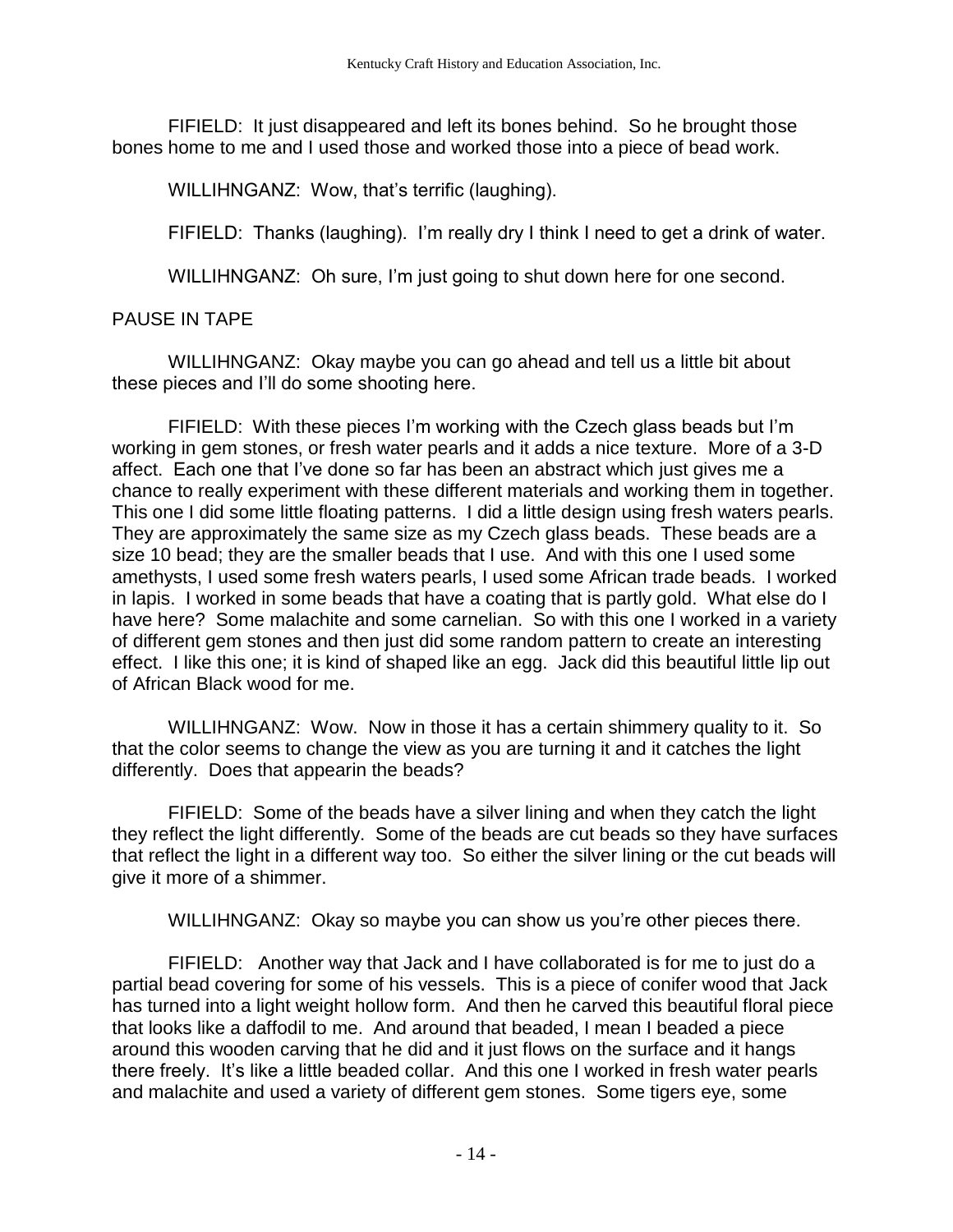different gem stones to create a little pattern and additional texture. So this one is of our collaborative pieces. Another collaborative piece, I really like this one. I like this one for its real. It's simplicity. I choose this as a challenge piece for me because I wanted to see if I could would be able to do this beading and keep the bead work really smooth but have it fit perfectly into the groove that Jack had cut for the top of his vessel. This piece is shaped like a little pagoda. Jack has put this nice fresh water pearl and his carved lid and it has a nice curved shape to the edges too. So this one is a really sweet simple one but a beautiful one. African purple heart. Purple Heart not African though, I think it is actually from Central or South Africa.

WILLIHNGANZ: That is the wood you are speaking of?

FIFIELD: Uh-huh, Purple Heart is a kind of wood.

WILLIHNGANZ: Okay.

FIFIELD: This is a piece that I created for an exhibition at the Kentucky Arts and Crafts Museum. I was invited to be apart of an exhibition called "Ritual Objects". And with the Ritual Objects exhibition a number of spiritual leaders came and spoke to a group of artists and craftsman. Talking about the different objects they used in various rituals with different religious leaders. And then after listening to them and giving thought to what we might design. I came up with the idea of doing a shaman's rattle. (Rattling noise in background). So the piece I created was inspired more on Native American but also many cultures around the world. Of course, they have Shaman's and their religious ceremonies and this is the first piece that I used, did working with gemstones and the glass beads together. Also for the ritual objects show, it was my first time to ever use a computer and I got online to research cremation urns because I wanted to do a cremation urn. So the two pieces I did for the show were the Shaman's rattle and the cremation urn. It was a piece I entitle "Heaven and Earth". And to me it just represented the thoughts that there is a connection between heaven and earth. And the idea of a vessel to hold someone's remains or cremations as they are called appealed to me.

WILLIHNGANZ: Wow. There appeared to be a face on the rattle? That's just my interpretation (laughing). Checking it out here.

FIFIELD: Maybe there is (laughing). Maybe there is a surprise I don't know about.

WILLIHNGANZ: You do seem to work in abstract rather than specific things sometimes, a lot. I don't know I haven't really seen the bulk of your work but.

FIFIELD: The majority of my work is abstract, that is for sure. I did several pieces, once again as a challenge. I did several pieces that were Kentucky wildflowers. So I did realistic patterns of Kentucky wildflowers. I started out doing geometrics and I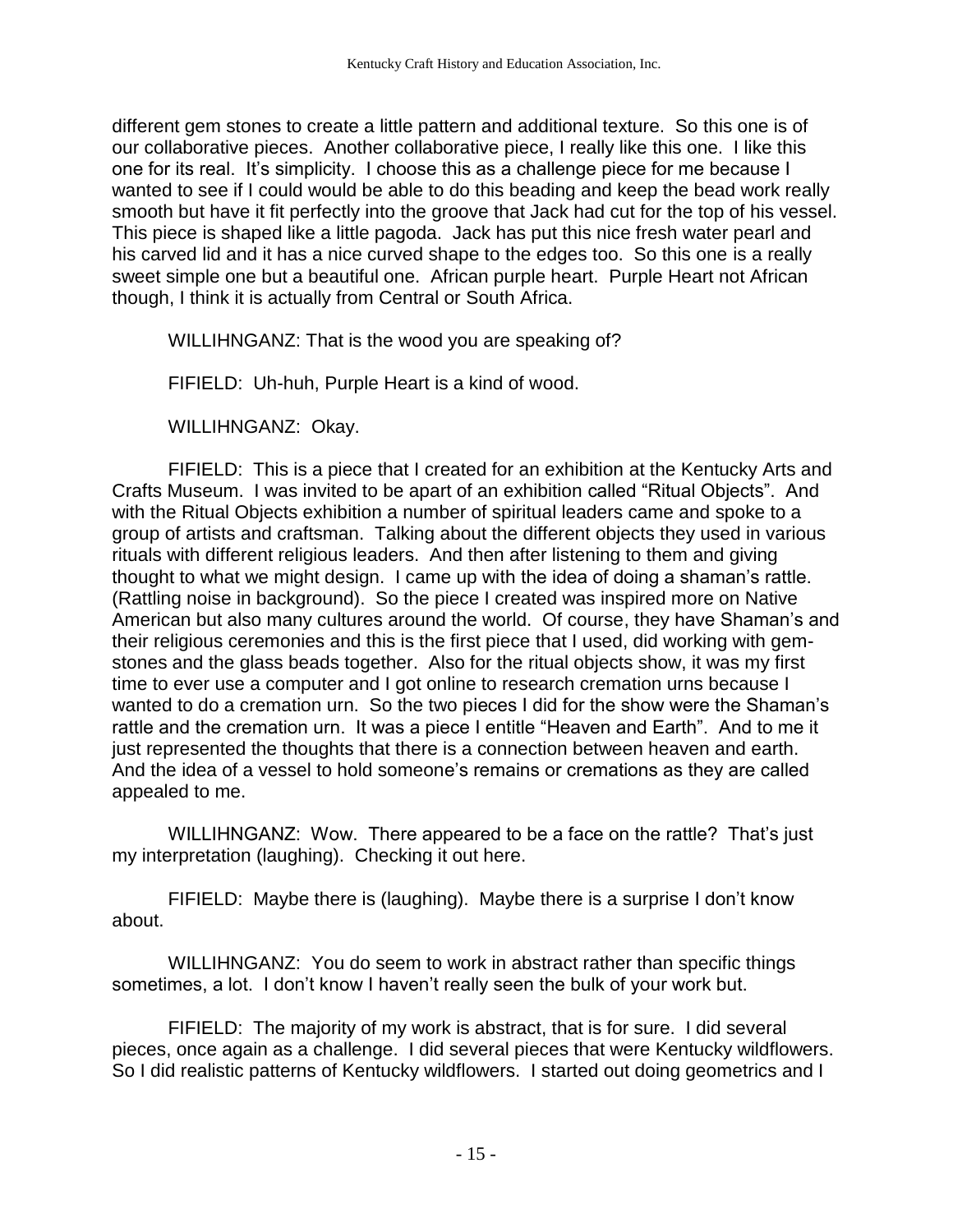did some kind of rattle snake patterns using the inspiration from nature there. But most of them are abstracts.

WILLIHNGANZ: Do you notice any tendency in your work? Are you drawn to triangles or star shapes or anything else? Or do you just sort of?

FIFIELD: I'm just drawn to putting together beads (laughing). In a variety of ways. I love them all. I really like the geometrics even though I haven't done a geometric piece in 20 years. I really like the geometrics. It seems that I just kind of keep moving you know, in new challenges, new ideas. So I've moved away from the geometrics but I do love them. The abstracts are fun. You can play with color. You don't have to be so concerned with placing exactly each bead in the proper location to create the image of a flower. I did a design of lizards. Salamander lizards actually. Two salamanders kind of chasing each other around and I had to work very carefully to place the beads in just the right location to get a realistic image. So I like abstracts because they can just let the beadwork flow.

WILLIHNGANZ: Uh-huh. Tell us about this piece up above you on the wall.

FIFIELD: One of the rare commissions I've ever been willing to accept is when a couple, folks in Washington D.C who are collectors and I had met them at the Smithsonian Show and I had also met them at various other Washington, at the Washington Craft show. And they wanted me to create a piece that would be inspired from the images from the Hubble Space Telescope. So they sent me this beautiful book. I looked at lots of wonderful pictures and decided to do a spiral galaxy. I did the piece for them as a wall piece. So I wove it on a loon, using really fiery red colors and really strong contrast of colors. And then Jack created a wooden frame to, to enclose the beadwork. So this is a piece using large beads but the same idea. This one I did using an embroidery stitch. It was just an experiment. I just wanted to see if I could use large beads, a size 6 bead is much larger than the size 10's. And be able to get an image that looked pleasing in a small space.

WILLIHNGANZ: Uh-huh, okay. So, you did use some inspiration from the exact pictures and, and you do work to order. Do you do very much on commission like that?

FIFIELD: No, extremely rare. It took two years for me to really get to know these folks well enough to realize that they trust me to create something that they will accept and love, so I did. But it is pretty rare that I will take a commission because you work really hard to make it be right and you can't be sure that the person receiving it is going to like it the way you want them to. So if I get to know someone and I realize that they are really giving me true freedom here to create on my own, you know I will take a commission. I've only done a couple.

WILLIHNGANZ: Uh-huh, okay. Now you've gotten a lot of recognition for your work. You've gotten awards and in all sorts of museums and various places. How does that inspired you or has it made a real impact on your work or?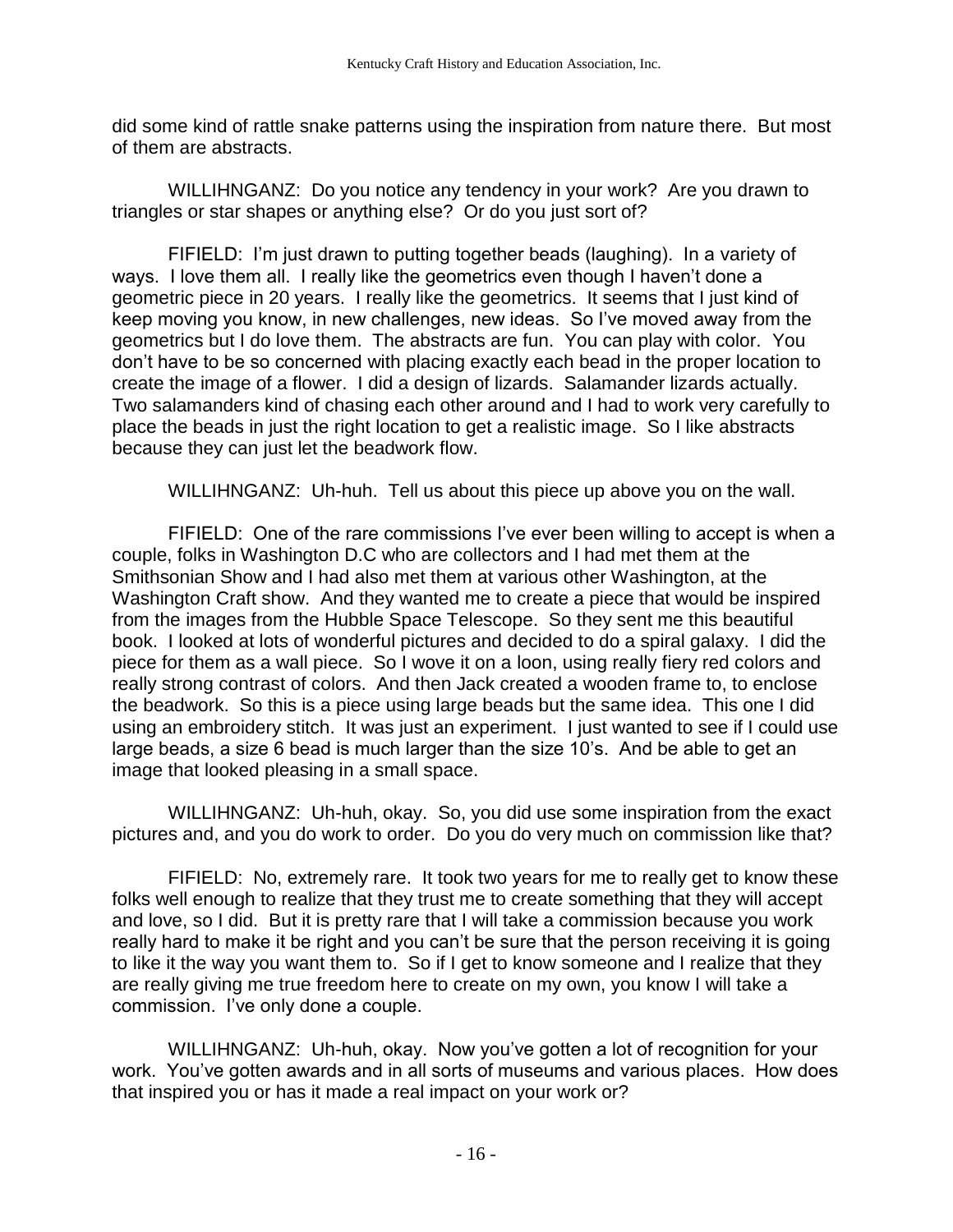FIFIELD: Always when you get encouragement it just, you know, it just fires the passion to keep working. So anytime that I have received an award, it's always been an honor and it has just inspired me to be better.

WILLIHNGANZ: Do you subscribe to periodicals for your craft?

FIFIELD: I subscribe to a number of periodicals. My favorite one is American Style. And I was really delighted to have an article in American Style Magazine. That just came out this spring so that was a real exciting thing for me because it is my favorite magazine. They aim their magazine more at collectors. A number of the people who have collected our work are serious collectors. We have had a chance to meet them when we travel to shows. I do the S.O.F.A. Show in Chicago. American Craft Council shows. Smithsonian Show. Philadelphia Museum show. So I have been able to meet and network with a number of collectors there. In fact network is a funny word in our house because when I think of network I think of these glass beads and nylon thread and creating a network (laughing).

WILLIHNGANZ: Well that makes sense. It doesn't have to.

FIFIELD: But I guess we also network with collectors and their buyers and of course you meet and make a lot of nice friends. That's been a fun part of this business. Also it's the opportunity to meet people from all walks of life. And we've had many collectors to invite us into their homes and we get to know them and become friends with them. That is a real pleasure.

WILLIHNGANZ: That's terrific. Now you strictly work alone? Other than the work with your husband, is that right?

FIFIELD: Yes. Yes I like to work alone. I have one friend I like to go work in her studio sometimes. My friend Jennifer Heller is a basket maker. Jennifer Heller Zurich. She does incredible willow bark baskets. So every now and again Jennifer and I will get together and spend a day either in her studio or maybe she will come here and work with me. In fact I got a scholarship and was able to go work with Jennifer for two weeks and that was pretty exciting. A real variation from what I usually do. I, I have just been so intrigued by her material. This willow bark is so beautiful and what she had done with it and the skills she has developed are incredible. So getting the chance to work with her was a real pleasure. I made several small baskets and then added bead work to the lips or to the rims or embellished them with some additional beading.

WILLIHNGANZ: That's great. Okay. You are still active in the guild. You are still participating in their fairs and what not? None at all? And why is that?

FIFIELD: I no longer do outdoor shows. It had just become too much of a challenge. There comes a point in life when you just know that you, you can choose now and there is only a limited amount of time and there are only certain shows that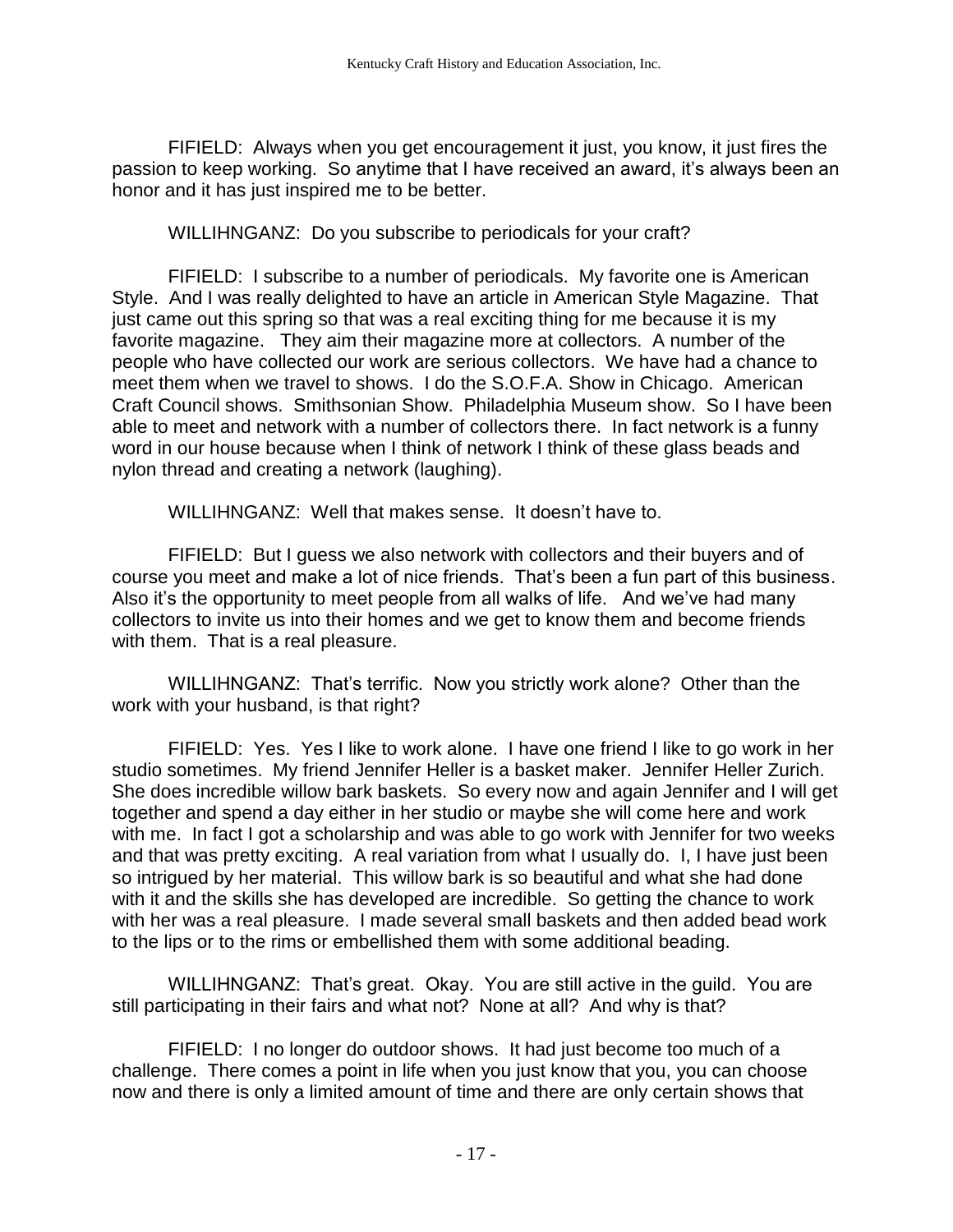really bring the audience that I need for these pieces. These pieces are really labor intensive. They require a fair amount of money to purchase one so there are shows that are aimed more at collectors and that's where I have had to set my goal, also is to be able to get out into the shows where I'm going to meet the buyers. To be able to support my work. And I can only do a limited number of shows. The most shows I've ever done in one year is seven and that was too many (laughing). Five is okay. I do lots of exhibitions. I average probably 15 exhibitions per year and I have been doing that for well over a decade. I started out, wanted to develop a resume so that I had something to show for my efforts. So I started jurying into a lot of exhibitions. Got a lot of exposure that away and was quite fortunate. And in doing the national shows as I've been out on the national scene, I've just gotten new opportunities. Things that would have never have been offered to me had I not stepped out of my comfort zone because it really is out of my comfort zone. I'm a country person. I love the country. I don't like going to big cities but I've had to go to Chicago or I had to go to Atlanta or Philadelphia or D.C. To find the buyers to support my work.

WILLIHNGANZ: So when you do exhibitions, are you just sending your, your stuff? You don't actually go yourself to these?

FIFIELD: No I send my stuff. Juried exhibitions, so a jury would choose pieces of work. Most of the exhibitions I've done are group exhibitions. I have had several one and two exhibitions. Jack and I have an exhibition right now at the Folk Art Center in Asheville North Carolina. Through the Southern Highlands Craft Guild.

WILLIHNGANZ: Okay. And that is of course easier for you because you don't have to go there you just send your work and.

FIFIELD: Yeah.

WILLIHNGANZ: And that gets you, does that ultimately lead to sales of your work or?

FIFIELD: Exhibitions are always excellent exposure. I've had the good fortune of being on many show cards. You know, another way of gaining exposure for the work.

WILLIHNGANZ: How does that work? I don't know what show cards are.

FIFIELD: Show cards. For an exhibition there, usually a card would be developed that would use an image. One or more images of art work in the exhibit that's mailed out to let the public know of, course at this exhibition, is going on. So the show cards are a real good way to get exposure to the work that I've done. Some of the exhibitions have an award. So I've been able to, you know receive awards or posters. I've had the good luck of having pieces put on a number of posters. I got a piece on the Philadelphia Museum's winter schedule one year and I was really excited about that because they used a beautiful color image of one of my pieces for their schedule for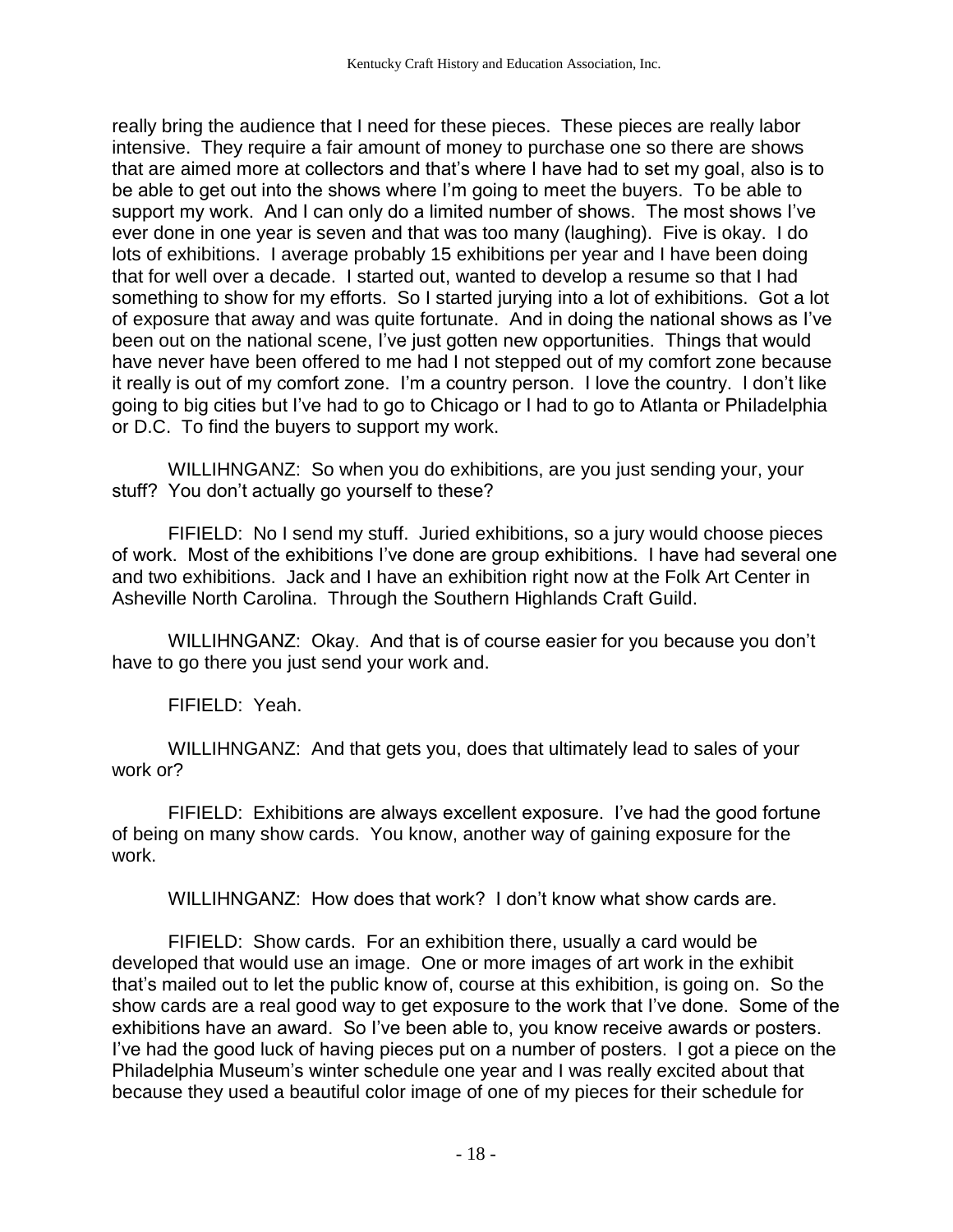their museum. I've had pieces on posters for American Craft Exhibition. Had posters for the Kentucky Opera does a major fundraiser each year and it's a competitive exhibition. Or it's not an exhibition I shouldn't say. It is a competitive process. If your work is chosen, then your piece of work is made into a poster. So I had that honor one year.

WILLIHNGANZ: So how did that work? You did some bead work or something and they took a photograph of it or put it on a poster or?

FIFIELD: Their fundraiser for the Kentucky Opera focuses a lot on wine. So the objects, the art objects that are submitted for consideration of the poster tie into wine in one way or another. So I decided to do a goblet. Jack and I did that together. Jack turned a wooden goblet and I beaded the outside bowl of the goblet. We submitted the piece and it was chosen and turned into a poster.

WILLIHNGANZ: Uh. Interesting. How do you feel the general field of craft work is doing in Kentucky? Are we basically making people more aware of craft work? Increasing the amount of purchasing of it and the education in it?

FIFIELD: Most definitely. I think we are really growing in our state. Awareness for fine craft is growing. I think the skill of craftsmen is growing. You know as we all are, many have been at this for 20 and 30 years (laughing). We have improved with time. So yes I really think the awareness for our processes, our lifestyles have grown. I think with the Kentucky Arts and Crafts museum is a wonderful organization. Kentucky Craft Market has been there for decades to help craftsman to market their work, to gain exposure on national plus a state level. So yeah there are wonderful organizations out there. The new Artisan Center in Berea is fantastically wonderful. It's just beautiful and filled with hundreds of art works, so we are really growing in this state. And I'm happy about that.

WILLIHNGANZ: Do they have any of your pieces at the Artisan Center?

FIFIELD: Right now at the Artisan Center I don't have any pieces of work. They were going to consignment on the basis for the most part. And since my production is slow and I'm doing retail shows, I really don't have pieces to put out on consignment. I have to keep the work that I produce mostly to travel and do my shows. I have a piece that was given to the City of Berea. It was a Governor's Award in the Arts so the year that I did create the Governor's Award was 2003 and the City of Berea won one of those awards. It was the first time I had ever tried to work as a wood carver and I had this idea of doing this beaded vessel that would sit on top of a mountain. I felt like this represented our state and coming from the hills of Southeastern Kentucky I felt I should do a mountain or hill. So I did, I carved and sandblasted and created a three dimensional mountain form and then did a beaded vessel that set into that wooden base mountain. And did a flame that was kind of a spiral flame and called it "Fire on the Mountain." That was my Governor's Award design and the City of Berea received one of those awards and it is on display at the Artisan Center in Berea.